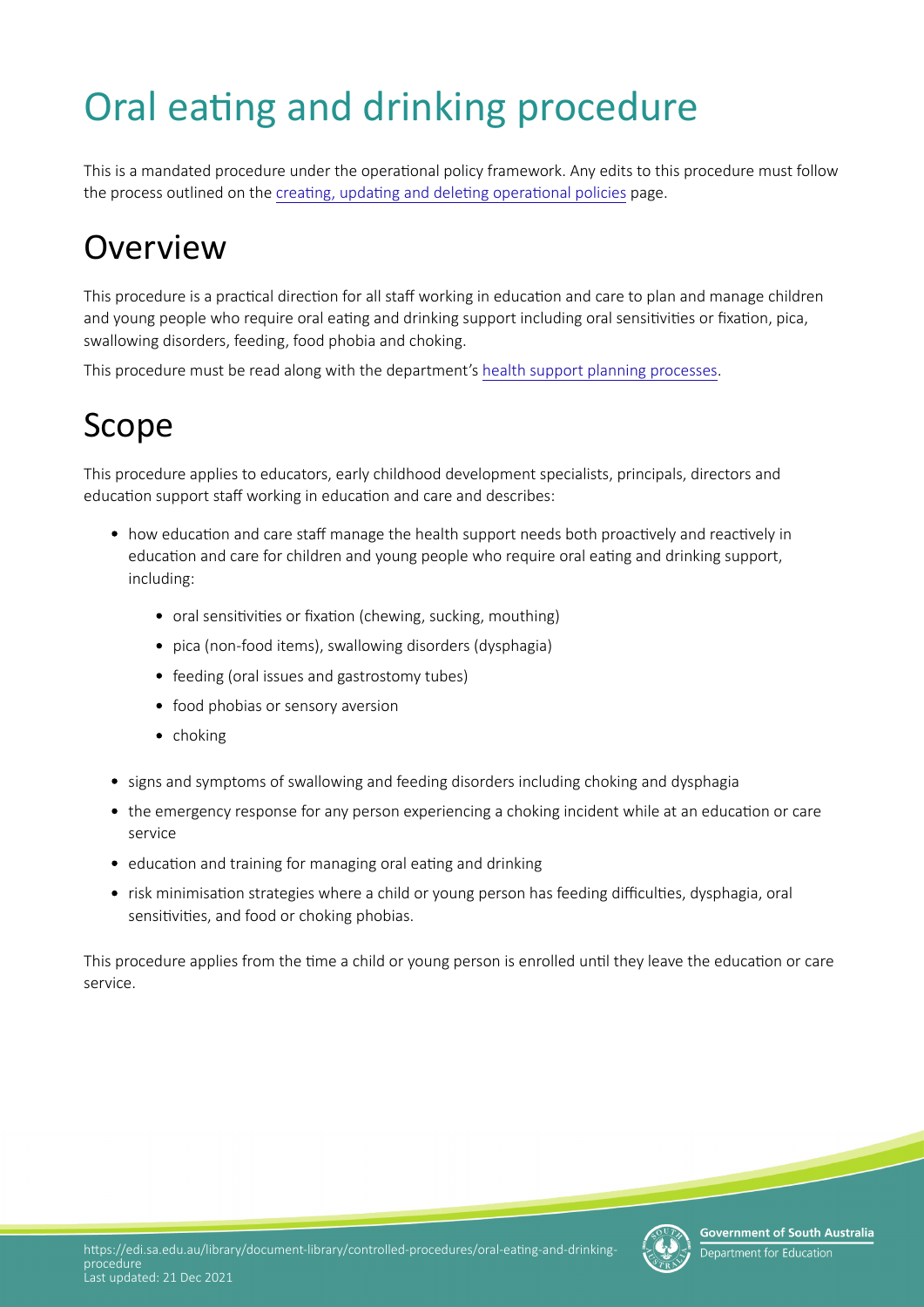# Treatment and management for oral eatng and drinking

Managing oral eating and drinking difficulties and disorders in education and care services makes sure children and young people are:

- safe while eating, including strategies to minimise the risks of choking and aspiration
- adequately nourished and hydrated to enable attendance and full accessibility of the curriculum
- healthy (free from aspiration, pneumonia and other illnesses related to malnutrition or dehydration) to maximise atendance.

Most children and young people in education and care services manage their own eating and drinking. However, some may require supervision, coaching, guidance and support for their safety and wellbeing.

Where a child or young person has a risk of choking or aspiration, requires their food or fluid consistency to be modifed or they need to be fed, an [oral eatng and drinking care plan \(DOC 142KB\)](https://www.education.sa.gov.au/sites/default/files/hsp210-oral-eating-drinking.docx) is needed to make sure they are supported and safe during mealtmes. Children and young people generally do not require an oral eating and drinking care plan for food phobias, eating disorders or oral sensitivities.

Where there is not a care plan in place and the education and care staff are concerned about a child or young person's oral eatng and drinking, this must be communicated to parents or guardians (an [oral eatng and](https://www.education.sa.gov.au/sites/g/files/net691/f/hsp211-oral-eating-drinking-observation-log.doc)  drinking observation log (DOC 145KB) can be used to document and communicate).

[Choking frst aid \(PDF 195KB\)](https://stjohn.org.au/assets/uploads/fact%20sheets/english/Fact%20sheets_choking%20adult.pdf) must be instgated if a child or young person is choking.

Where a child or young person has invasive or complex healthcare needs, uncertain health or changing health they may be eligible for and supported by either the:

- [Access Assistant Program](https://www.education.sa.gov.au/supporting-students/health-e-safety-and-wellbeing/health-support-planning/managing-health-education-and-care/health-support-services-and-programs/access-assistant-program-aap) (AAP)
- RN Delegation of Care Program.

## Choking

Alert! Choking is a medical emergency. Call 000 (ambulance) immediately.

When a child or young person is choking it means that an object (food or non-food item) is stuck in the trachea (airway) restricting the air flowing normally in and out of the lungs so they can't breathe properly. Most of the tme the object only partally blocks the trachea and can be coughed up, and breathing returns to normal quickly.

Children under the age of 3 are most at risk for choking on food and small objects. However, children with oral fixation (for example pica), and children with a disability or chronic illness may be at a higher risk of choking.

Choking can be a life-threatening emergency when the object is completely blocking the trachea. When the brain does not receive oxygen for more than 4 minutes permanent brain damage or death can result.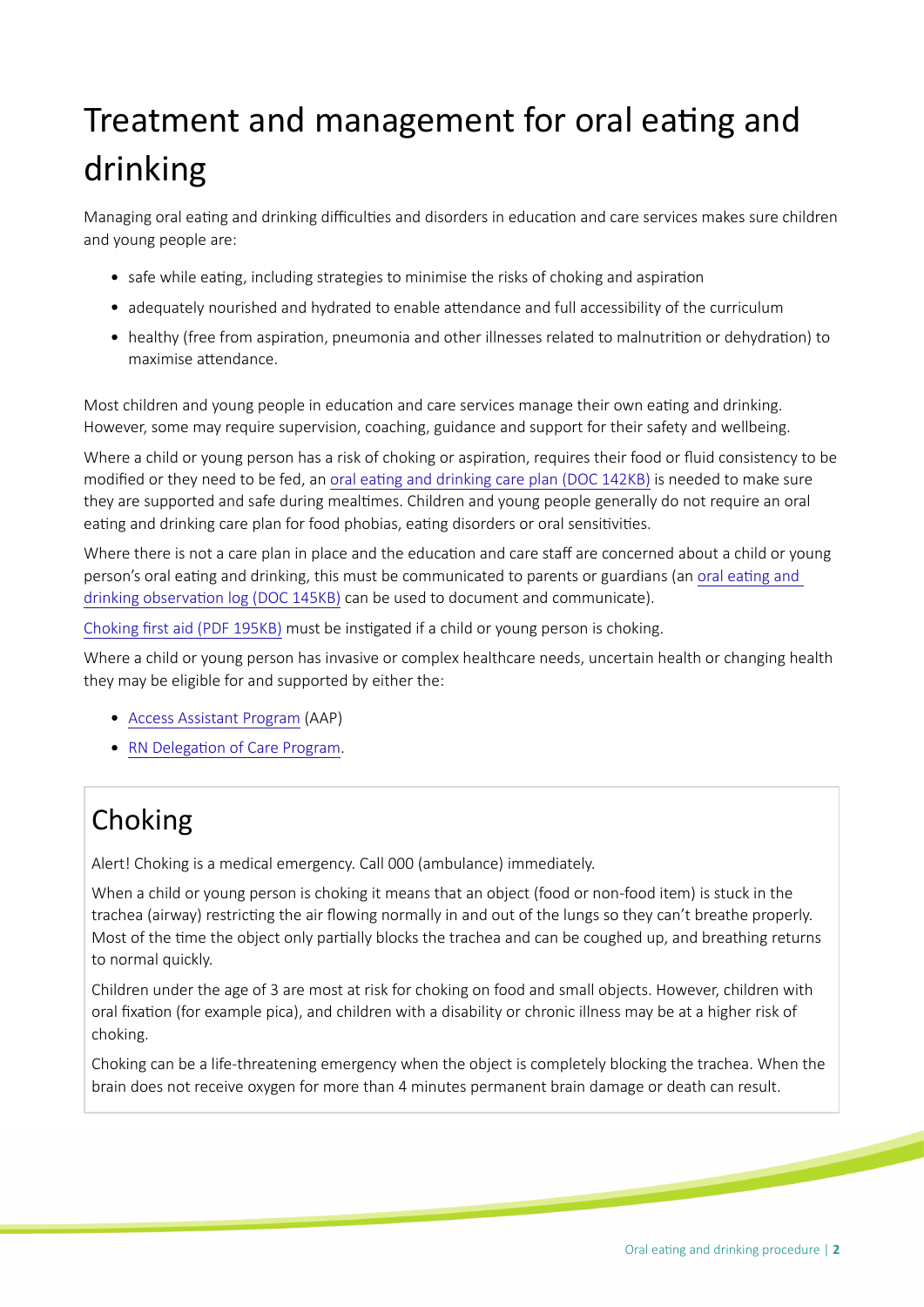Signs and symptoms of a choking emergency include:

- difficulty breathing, speaking, swallowing
- grabbing at throat or waving arms
- coughing, wheezing, gagging
- making a whistling or crowing sound, or no sound at all
- can't talk, cry or make noise
- turning blue blue lips, face, earlobes, fingernails
- appears panicked
- becomes limp or unconscious
- pale and sweaty.

#### First aid for choking emergency

Education and care staff must give first aid measures following any relevant care plan or first aid plan. Where this does not specify an individualised frst aid response, standard frst aid is to be followed.

- [Choking First Aid for adult or child over 1 year](https://stjohn.org.au/assets/uploads/fact%20sheets/english/Fact%20sheets_choking%20adult.pdf)
- Choking first aid for infant under 1 year
- 1. Encourage the person to relax and ask them to cough to remove the object.
- 2. If coughing does not remove the blockage CALL 000 (ambulance).
- 3. Bend the person well forward and give 5 sharp blows on the back between the shoulder blades with the heel of one hand.
- 4. Check if the blockage has been removed after each blow.
- 5. If the blockage has not cleared afer step 3, give (up to) 5 chest thrusts.
- 6. Give chest thrusts by placing 1 hand in the middle of the back for support and the heel of the other on the lower half of the sternum. Thrusts should be slower and sharper than CPR compressions.
- 7. Check if the blockage has been removed after each thrust.
- 8. If the blockage has not cleared after 5 thrusts, continue alternating 5 back blows with 5 chest thrusts until medical aid arrives. Check if the blockage has been removed after each action.

#### Pulmonary aspiration

ALERT! Pulmonary aspiraton is a medical emergency and can result in death from asphyxiaton within minutes. Phone 000 (ambulance).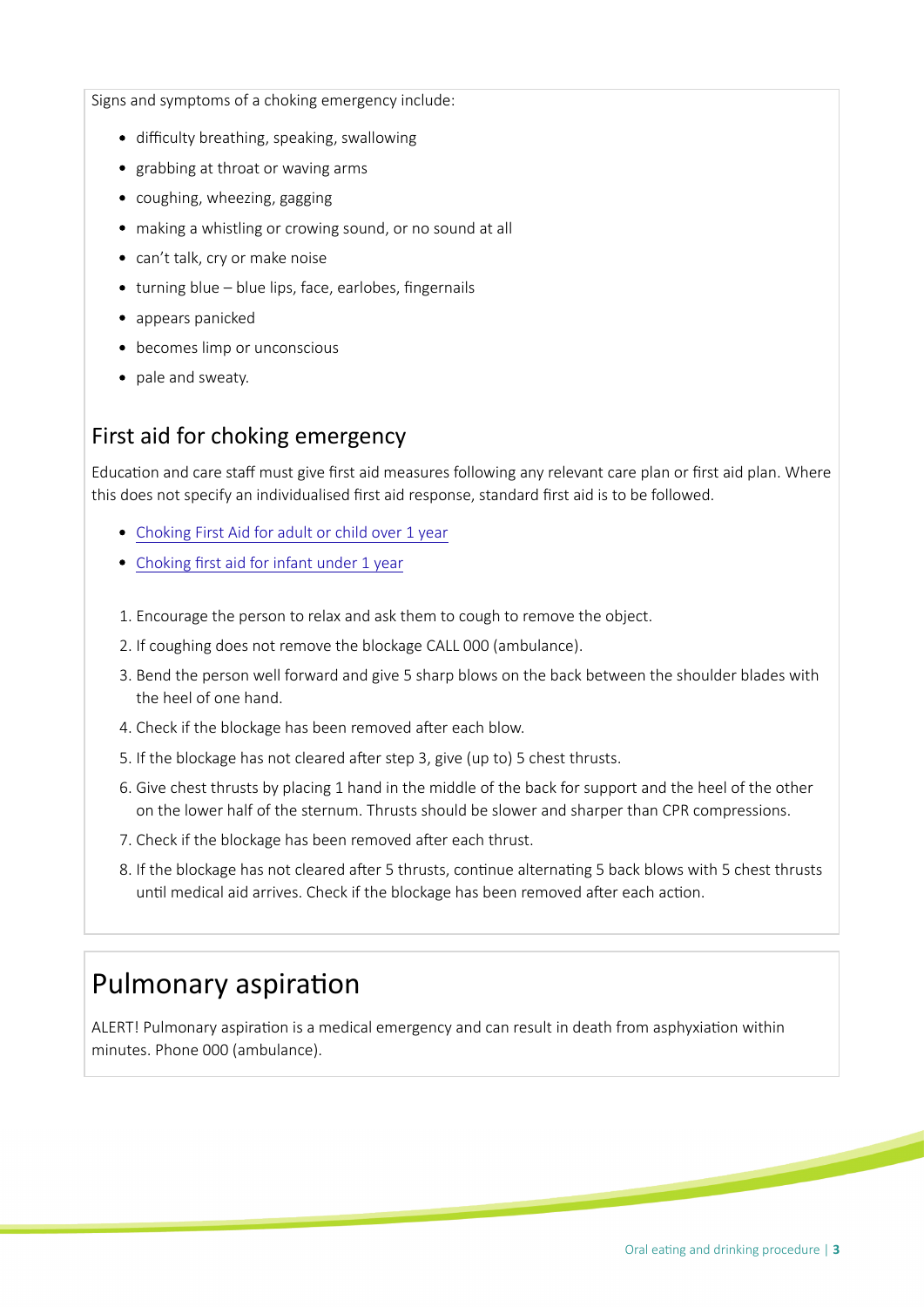Pulmonary aspiration is the entry of materials (for example food, drink, stomach contents) from the gastrointestinal tract into the lower respiratory tract. When pulmonary aspiration occurs during eating or drinking this is often referred to as 'going down the wrong pipe or hole'. Consequences of pulmonary aspiration range from no injury to pneumonia or death from asphyxiation (choking). Consequences are often dependent on the underlying health status of the person.

While there may be observable signs that accompany aspiration events, such as coughing, choking, eye reddening during eating, or a gurgly vocal quality after swallowing, children and young people can also aspirate 'silently', or with no observable symptoms.

Treatment and management are dependent on the medical consequence of pulmonary aspiration. Some treatments may include:

- removal of an object (if able by coughing up, or by bronchoscopy)
- endotracheal suctioning
- medication (if a bacterial infection)
- supportive therapies (fluid management, bronchodilators, physiotherapy)
- referral to speech pathologist.

Where a child or young person is at risk of aspiration this must be documented in an oral eating and [drinking care plan \(DOC 142KB\)](https://www.education.sa.gov.au/sites/default/files/hsp210-oral-eating-drinking.docx) and [health support agreement \(DOC 131KB\).](https://www.education.sa.gov.au/sites/default/files/hsp120-health-support-agreement.docx)

The health support agreement must include signs and symptoms of aspiration and emergency response actions. The [safety and risk management plan \(DOC 143KB\)](https://www.education.sa.gov.au/sites/g/files/net691/f/hsp121-safety-risk-mgmt-plan.doc?v=1534810709) must include specific risk minimisation strategies for the child or young person in the context of the education and care setting.

### Feeding and swallowing difficulties

Speech pathologists specialise in treatng children and young people with feeding and swallowing difficulties. The speech pathologist may work as part of a team including occupational therapists, nurses, dietitians and other specialists.

The team will evaluate posture, self-feeding abilites, medical status and nutritonal intake and develop an oral eating and drinking care plan (DOC 142KB) that will include recommendations on positioning, equipment, diet and food preparation, feeding plan techniques and precautions.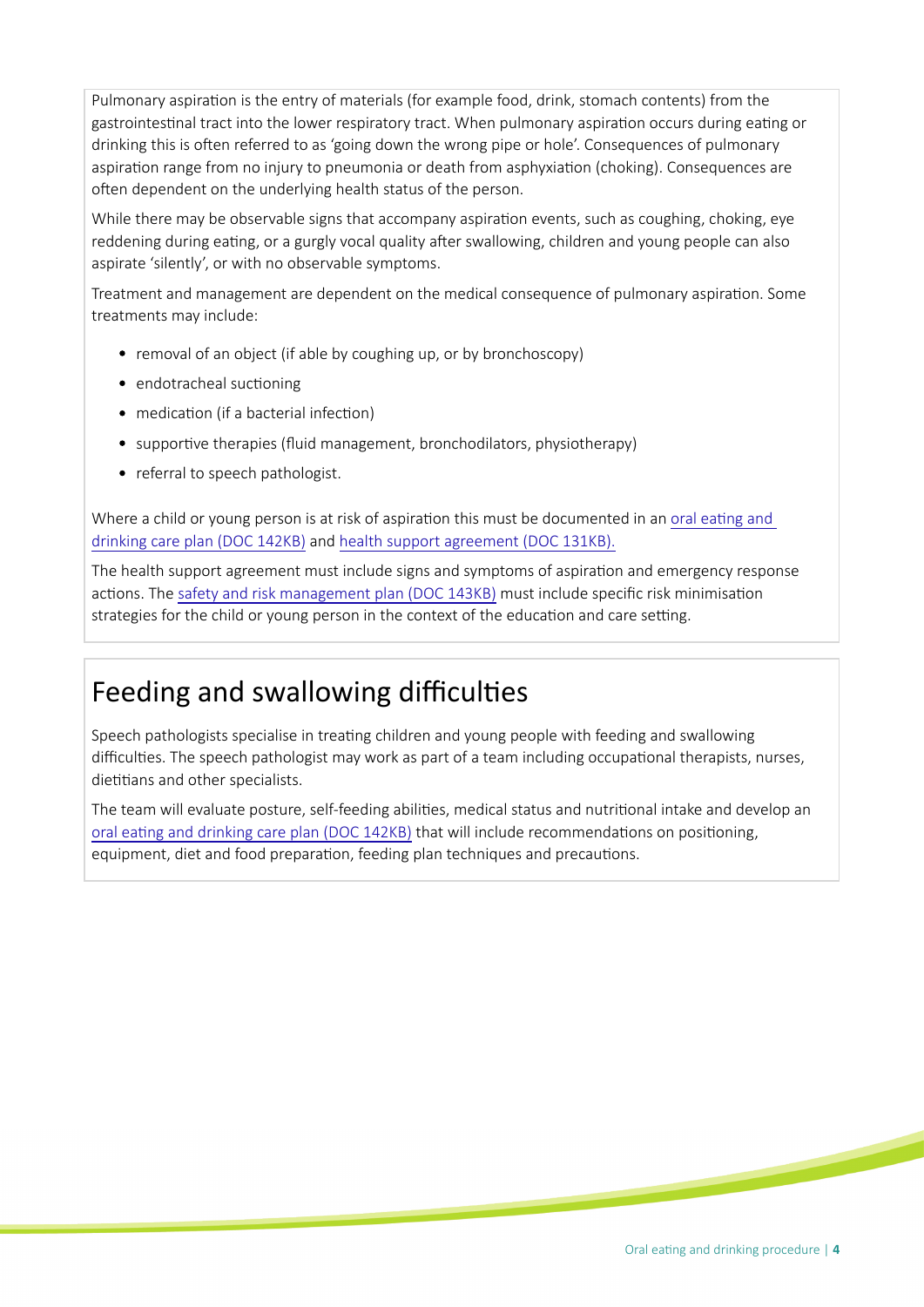Treatment for feeding and swallowing difficulties varies depending on the cause, symptoms and the problem, but may include:

- medical intervention (for example reflux medication)
- modified equipment (for example flexi-cup, built up handle spoon)
- nutritonal change (diferent foods, more calories)
- food temperature and texture changes
- postural or positioning changes
- behaviour management or special techniques to help eating drinking and swallowing
- preparation of food and drinks (for example opening or unwrapping, appropriate texture).

## Tube feeding

Educaton and care staf don't need to manage the healthcare of children and young people with invasive or complex healthcare needs.

Children and young people with a nasal or gastric feeding tube will be supported by the [Access Assistant](https://www.education.sa.gov.au/supporting-students/health-e-safety-and-wellbeing/health-support-planning/managing-health-education-and-care/health-support-services-and-programs/access-assistant-program-aap)  [Program](https://www.education.sa.gov.au/supporting-students/health-e-safety-and-wellbeing/health-support-planning/managing-health-education-and-care/health-support-services-and-programs/access-assistant-program-aap). A nursing care plan will be developed in consultation with the parent or guardian and nursing staff will give support and help for the child or young person in the education or care service.

The gastrostomy care instruction (PDF 335KB) and nasogastric care instruction (PDF 297KB) have been developed to support staff and give first aid strategies for children and young people with a gastrostomy device or nasogastric tube.

## Care plans and support agreements

Adequate nutriton is essental to support children and young people's growth and development and to allow them to participate in and benefit from their educational experiences.

A child or young person may have difficulties with eating and drinking for a variety of reasons and the nature of support will be dependent on the individual needs and requirements. Parents and guardians should be encouraged to consult a health or allied health professional (specifcally a speech pathologist) where oral eating and drinking difficulties are identified.

Where a child or young person has a risk of choking or aspiration, requires their food or fluid consistency to be modified or they need to be fed, an oral eating and drinking care plan (DOC 142KB) is needed to make sure the child or young person is supported and safe during mealtmes. Children and young people generally do not require a care plan for food phobias, eatng disorders or oral sensitvites.

The matrix below can be used as a guide for the requirement for a care and support plans. It is a guide only. It does not include every scenario for health care plan or support agreement requirements.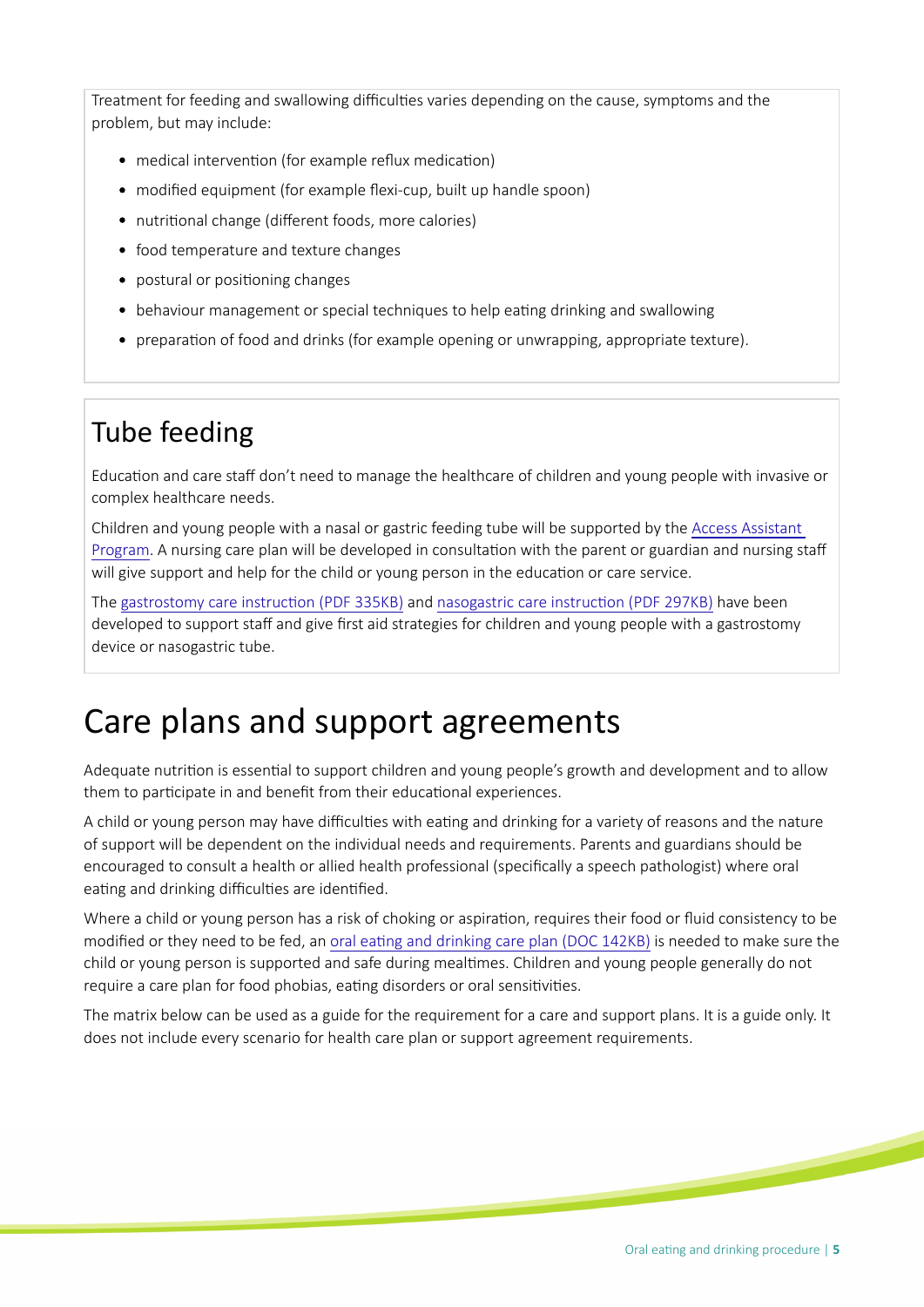| <b>Feeding and swallowing</b><br>difficulties, food or choking<br>phobias, eating disorder | <b>O&amp;ED Care</b><br>Plan | Non-specific<br><b>Health Care</b><br>Plan | <b>Health</b><br><b>Support</b><br><b>Agreement</b> | <b>Medication</b><br><b>Agreement</b> |
|--------------------------------------------------------------------------------------------|------------------------------|--------------------------------------------|-----------------------------------------------------|---------------------------------------|
| Food or fluid selectivity by<br>type, texture, brand, shape or<br>colour                   | <b>Not</b><br>applicable     | Not applicable                             | Yes                                                 | Not applicable                        |
| Food or fluid consistency is<br>modified                                                   | Yes                          | Not applicable                             | Yes                                                 | Not applicable                        |
| Food or fluids are fed to the<br>child or young person                                     | Yes                          | Not applicable                             | Yes                                                 | Not applicable                        |
| Behaviour management<br>(where related only to food<br>intake)                             | Not<br>applicable            | Not applicable                             | Yes                                                 | Not applicable                        |
| Behaviour management (with<br>an underlying medical/health<br>condition)                   | Not<br>applicable            | Yes                                        | Yes                                                 | Not applicable                        |
| Modified equipment                                                                         | <b>Not</b><br>applicable     | Not applicable                             | Yes                                                 | Yes                                   |

| <b>Tube feeding</b>                                   | <b>O&amp;ED Care</b><br>Plan | Non-specific<br><b>Health Care</b><br>Plan | <b>Health Support</b><br>Agreement | <b>Medication</b><br><b>Agreement</b> |
|-------------------------------------------------------|------------------------------|--------------------------------------------|------------------------------------|---------------------------------------|
| Exclusively tube fed                                  | Not<br>applicable            | Yes                                        | Not applicable                     | Not applicable                        |
| Tube fed, with oral<br>intake of food and/or<br>drink | Yes                          | Yes                                        | Yes                                | Not applicable                        |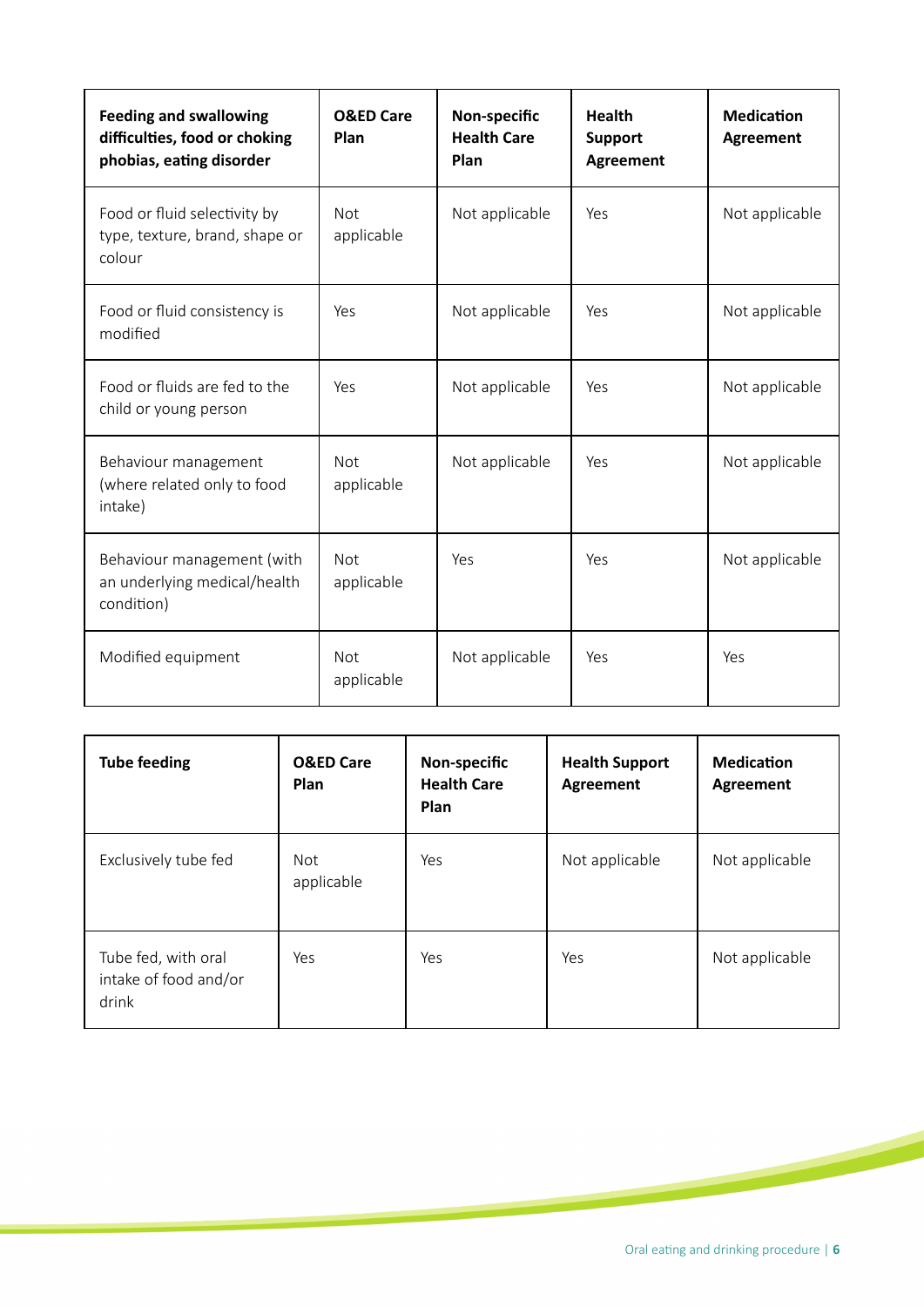| <b>Aspiration: Choking</b>                                                     | O&ED<br>Care<br>Plan | Non-specific<br><b>Health Care</b><br>Plan | <b>Health Support</b><br><b>Agreement</b> | <b>Medication</b><br>Agreement |
|--------------------------------------------------------------------------------|----------------------|--------------------------------------------|-------------------------------------------|--------------------------------|
| Where there is a known risk                                                    | Yes                  | Not applicable                             | Yes                                       | Not applicable                 |
| Where there is a known risk<br>with an underlying medical/<br>health condition | Yes                  | Yes                                        | Yes                                       | Not applicable                 |

| <b>Oral sensitivities</b>                                                                                    | <b>O&amp;ED Care</b><br>Plan | Non-specific<br><b>Health Care</b><br>Plan | <b>Health</b><br><b>Support</b><br><b>Agreement</b> | <b>Medication</b><br><b>Agreement</b> |
|--------------------------------------------------------------------------------------------------------------|------------------------------|--------------------------------------------|-----------------------------------------------------|---------------------------------------|
| Where oral sensitivities are<br>diagnosed and sensory<br>activities required at education<br>or care service | <b>Not</b><br>applicable     | Not applicable                             | Yes                                                 | Not applicable                        |
| Pica where treatment involves<br>medication or supplements<br>only                                           | <b>Not</b><br>applicable     | Not applicable                             | Yes                                                 | Yes                                   |
| Pica where medical or allied<br>health have prescribed<br>treatment or activities                            | <b>Not</b><br>applicable     | Not applicable                             | Yes                                                 | Not applicable                        |
| Pica where there is an<br>underlying medical/health<br>condition                                             | <b>Not</b><br>applicable     | Yes                                        | Yes                                                 | Not applicable                        |
| Pica where parent or legal<br>guardian has notified of<br>behaviour therapy and<br>activities                | <b>Not</b><br>applicable     | Not applicable                             | Yes                                                 | Not applicable                        |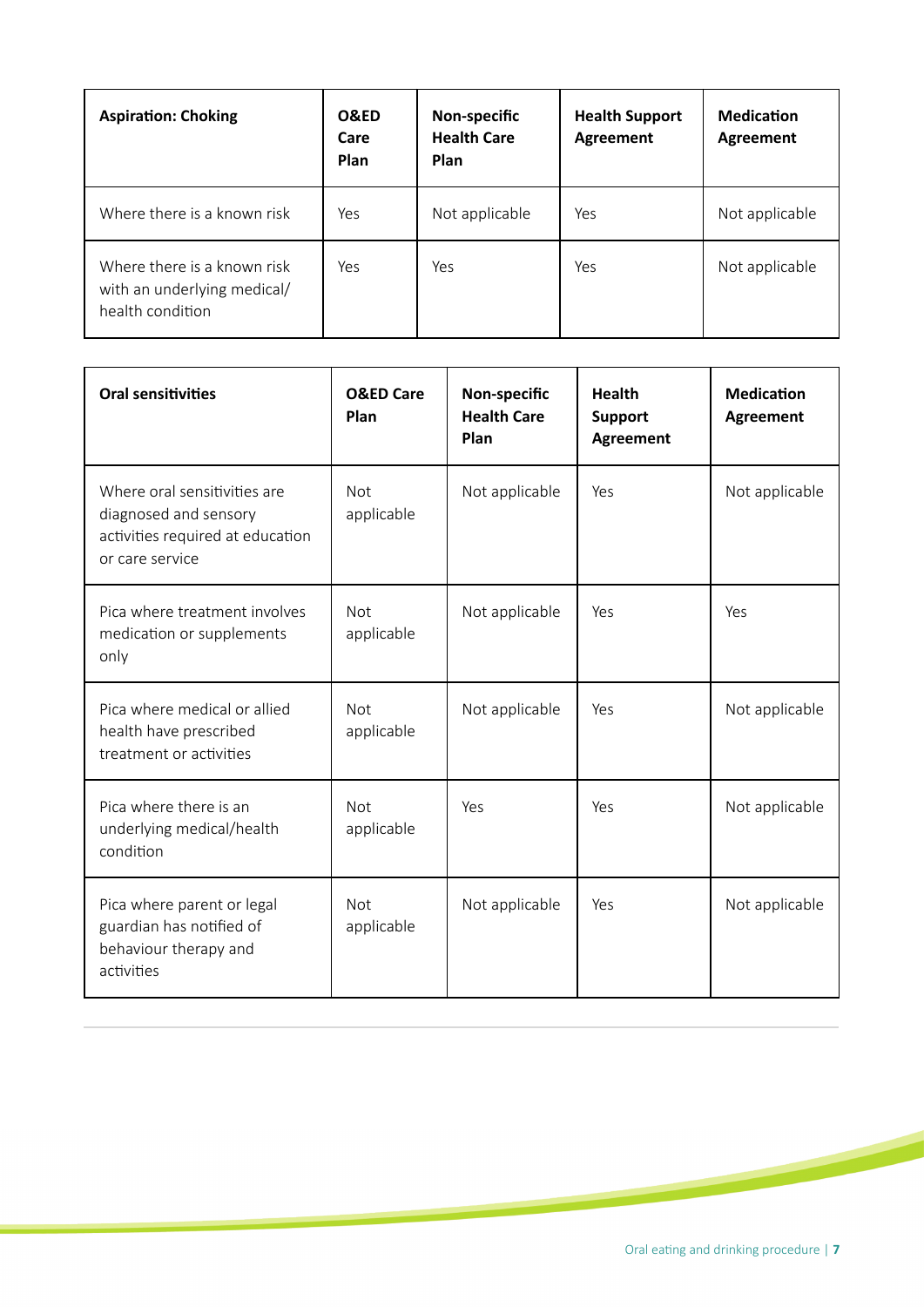## Oral eating and drinking care plan

An oral eating and drinking care plan (DOC 142KB) is completed and regularly reviewed by the speech pathologist or treating health professional, in consultation with the parent and/or guardian, where the child or young person requires feeding or modification to their food or drink.

The oral eating and drinking care plan should outline (where relevant) the:

- level of support needed (degree of supervision or help)
- type of support needed:
	- equipment
	- environment
	- positioning
	- mealtime processes and after mealtime care
	- more time needed for mealtimes.
- preparation and presentation of food and drink (the International Dysphagia Diet Standardisation Initiative (IDDSI) Framework gives descriptors for levels of food and fluid):
	- food texture or consistency
	- fluid thickness (refer to the IDDSI flow test for measuring liquid thickness)
	- rate and order of intake
	- strategies for spoon and finger food, and drinking
- communication strategies and needs (including education and care staff, parent and guardian, child or young person, medical or allied health professional)
- emergency response plan and emergency contacts
- risk-minimisaton plan to make sure risks are assessed and minimised
- learning targets
	- increasing independence
	- behaviour management
	- increasing intake
- any requests for documentation and/or observations by education and care staff
- more information and recommended training for education and care staff to support the child or young person.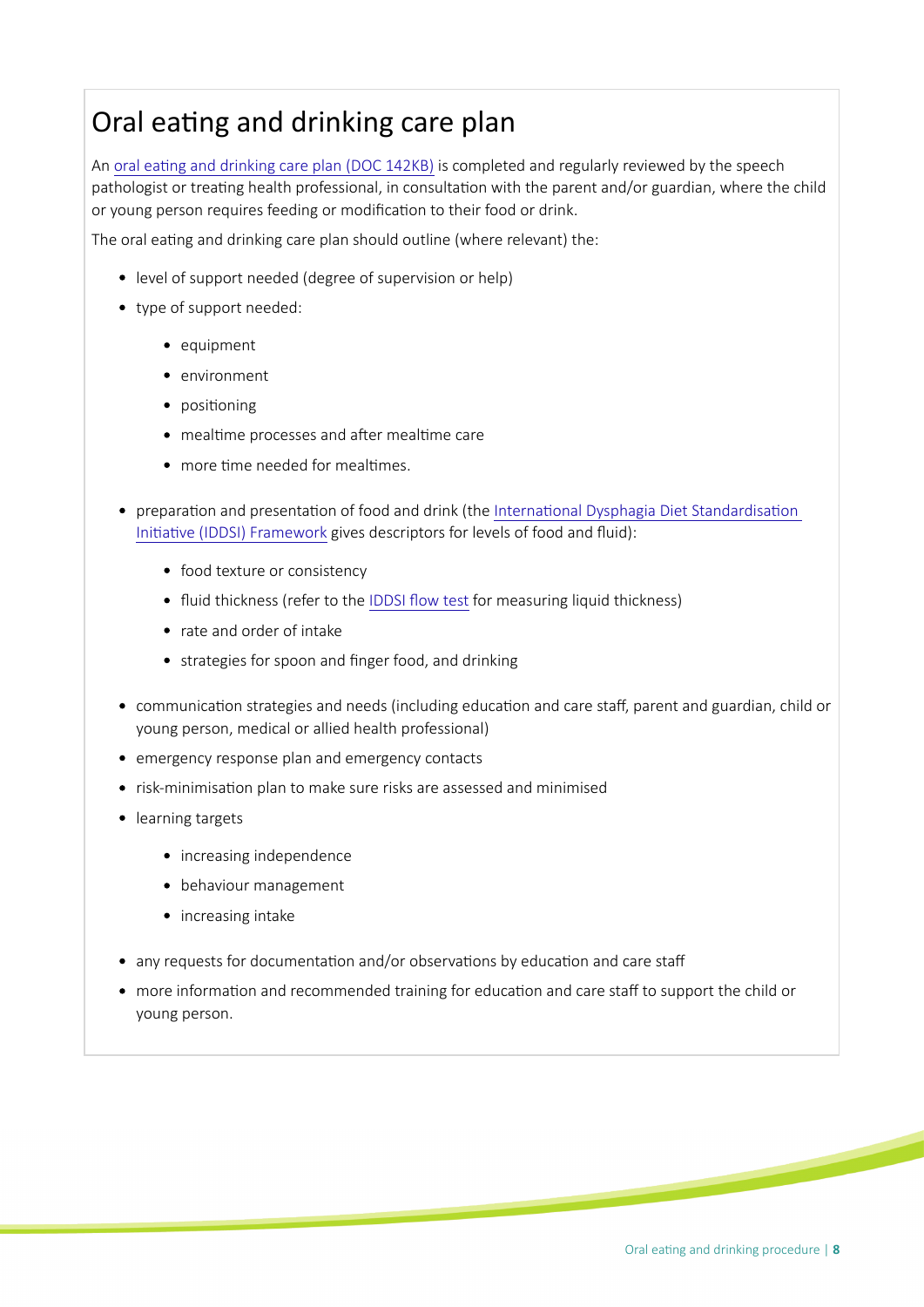The speech pathologist or health professional completing the oral eating and drinking care plan (DOC [142KB\)](https://www.education.sa.gov.au/sites/default/files/hsp210-oral-eating-drinking.docx) can give training, more information, clarification or demonstration as needed. Education and care staff will be accommodated to attend the hospital for education and training where health professionals can't atend the educaton or care service.

### Non-specifc health care plan

In some circumstances a [non-specifc health care plan \(DOC 127KB\)](https://www.education.sa.gov.au/sites/default/files/non-specific-health-care-plan.docx?v=1560395981) may be developed by the treatng health professional in consultation with the parents and guardians where a child or young person has oral eating and drinking difficulties.

Where a child or young person has invasive or complex health care needs, uncertain health or changing health they may be eligible for and supported by the [Access Assistant Program.](https://www.education.sa.gov.au/supporting-students/health-e-safety-and-wellbeing/health-support-planning/managing-health-education-and-care/health-support-services-and-programs/access-assistant-program-aap)

## Individual frst aid plan

In some circumstances an [individual frst aid plan \(DOC 123KB\)](https://www.education.sa.gov.au/sites/default/files/individual-first-aid-plan.docx?v=1575931150) may be developed by the treatng health professional in consultaton with the parent or guardian where a child or young person requires a frst aid response that is not the standard frst aid response for their health conditon.

## Health support agreement

Where a parent or guardian has identified a child or young person requires eating and/or drinking support, education and care staff should encourage them to consult with a speech pathologist and/or health professional for an appropriate diagnosis and treatment plan. Until a formal diagnosis and care plan is in place a [health support agreement \(DOC 131KB\)](https://www.education.sa.gov.au/sites/default/files/hsp120-health-support-agreement.docx) must be developed.

In all circumstances where a child or young person has an [oral eatng and drinking care plan \(DOC 142KB\)](https://www.education.sa.gov.au/sites/default/files/hsp210-oral-eating-drinking.docx) the education or care service must complete a health support agreement in consultation with the parent or guardian. This should include completng a [safety and risk management plan \(DOC 143KB\)](https://www.education.sa.gov.au/sites/g/files/net691/f/hsp121-safety-risk-mgmt-plan.doc?v=1534810709) to identfy risk minimisaton strategies, management and treatment of the child or young person in the context of the education or care service.

The health support agreement should clearly identfy cultural, spiritual and language needs and where a child or young person's oral eating and drinking difficulties are unstable.

Where the health support agreement is being completed for an Aboriginal child or young person this should be developed in consultation with the primary caregiver, who is not always the parent. Extended family members and Aboriginal community education officers or Aboriginal health workers may also help in the development of the health support agreement to make sure they are culturally appropriate and meaningful.

The development of health support agreements must be completed with an assurance that the content is understood and culturally valid. Children and families from culturally and linguistically diverse backgrounds may require support persons and access to interpreter services and community liaison officers.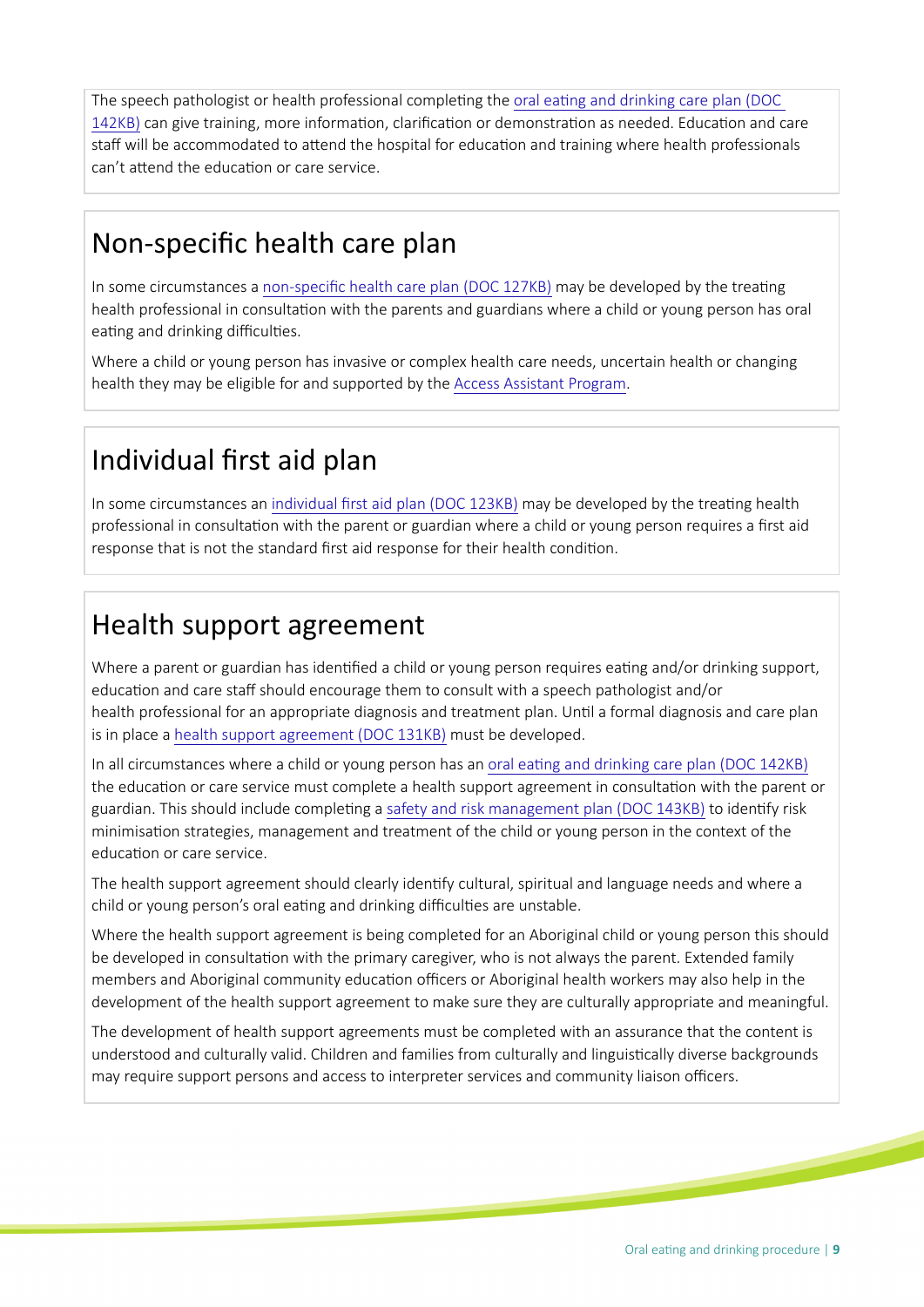A health support agreement and safety and risk management plan should be reviewed in consultaton with the parent and/or guardian in each of the following circumstances:

- when the oral eating and drinking care plan has been reviewed and updated
- as soon as practicable after a medical incident at the education or care service
- before the child or young person participates in an offsite activity (for example camps or excursions) or at onsite special events (for example class partes, cultural days, fetes, incursions). Where the safety and risk management plan has not addressed risk minimisation strategies for offsite activities an offsite safety and risk management plan (DOC 142KB) may be developed.

### Oral eating and drinking observation log

An oral eating and drinking observation log (DOC 145KB) is recommended to be completed where education and care staff notice a change in the child or young person's eating and drinking abilities or behaviours during or after mealtimes. For example:

- a change in the child or young person's ability to chew or swallow or manage food and drink
- tires, is increasingly fatigued or loses consciousness during or after meals
- frequent and repeated coughing, spluttering, gagging, gurgling, near choking, or distress during or after meals
- rapid weight loss.

The oral eating and drinking observation log can be used as a communication tool between the education or care service, the parent or guardian and speech pathologist or health professional to:

- communicate with parents and guardians (where changes in mealtime or eating and drinking abilities are noted, this may include both positive and negative changes)
- initiate a review of the oral eating and drinking care plan (DOC 142KB)
- give information and/or evidence for the review of the oral eating and drinking care plan (may be used to document eating and drinking all observations over a specific timeframe, for example 1 day, 5 days).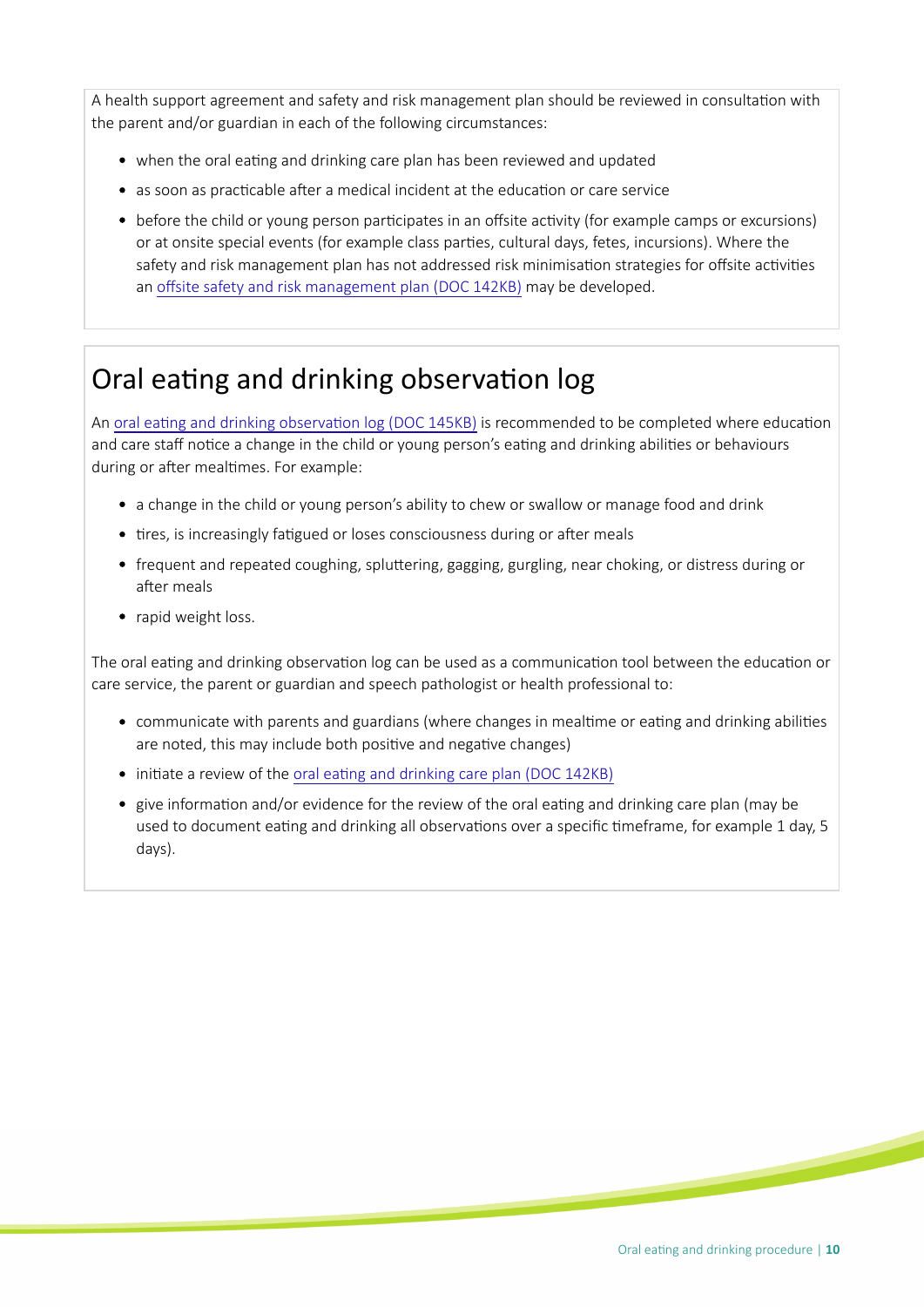# Eating and drinking management

## Supply of food and equipment

It is the responsibility of the parent or guardian to give appropriate food and drink for the child or young person during attendance at the education or care service. Some education and care services may give food and drink to the child or young person.

If the food or drink provided does not meet the requirements of the [health care plan](https://www.education.sa.gov.au/supporting-students/health-e-safety-and-wellbeing/health-care-plans) or [health support](https://www.education.sa.gov.au/doc/hsp120-health-support-agreement)  [agreement \(DOC 131KB\)](https://www.education.sa.gov.au/doc/hsp120-health-support-agreement) the following strategies can be implemented:

- contact the parent or guardian to request food or drink is brought in
- contact the parent or guardian to negotiate accessing food or drink from canteen or other appropriate source
- ask the parent or guardian to give appropriate food or drink that can be stored at the education or care service for use in emergencies.

Where the oral eating and drinking care plan (DOC 142KB) identifies specialised food, thickeners or equipment for oral eating and drinking management it is the parent's and guardian's responsibility to give this to the education or care service.

Where equipment is needed for the child or young person there must be arrangements in place for the equipment to be cleaned and maintained. The arrangement must be clearly documented in the [health](https://www.education.sa.gov.au/doc/hsp120-health-support-agreement)  [support agreement \(DOC 131KB\).](https://www.education.sa.gov.au/doc/hsp120-health-support-agreement) This could be the responsibility of either the:

- education or care service with a staff member nominated to be responsible for cleaning the equipment
- parent or guardian the equipment is sent home with the child or young person and returned to the education or care service
- where this option is selected, contingency arrangements should be identified if the equipment is not returned to the educaton or care service.

## Mealtime routines

Predictable or regular mealtime routines can help children and young people with oral eating and drinking difcultes to become comfortable and familiar with what is expected of them and what to expect from education and care staff helping them.

The oral eating and drinking care plan (DOC 142KB) will give guidance around mealtime routines that should be followed for the child or young person. Specific requirements and instructions for education and care staff to follow for each child or young person will be documented in the health support agreement (DOC [131KB\)](https://www.education.sa.gov.au/sites/default/files/hsp120-health-support-agreement.docx?v=1575870268).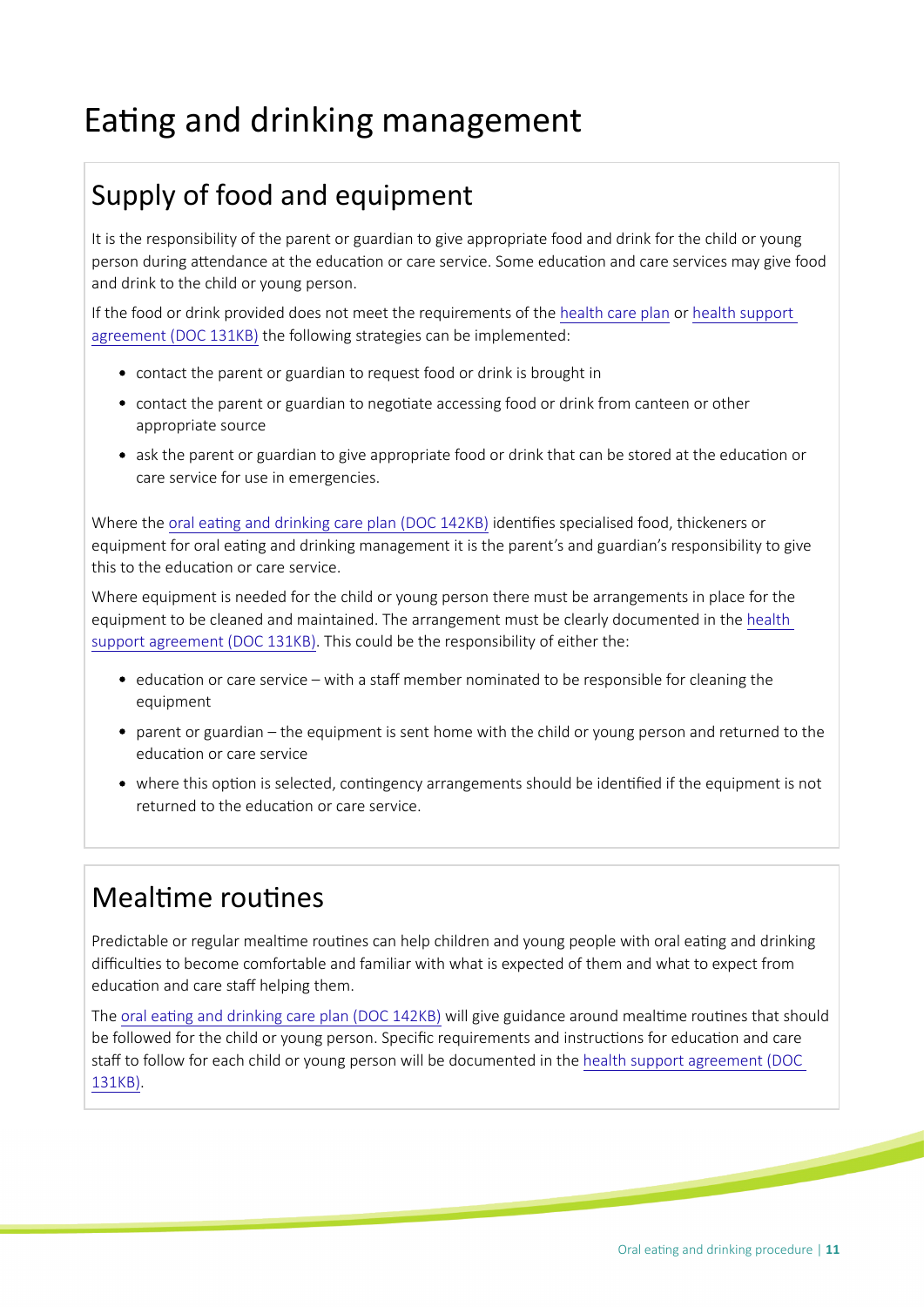General processes can be implemented to make sure successful mealtmes for children and young people with eating and drinking difficulties, combined with the specific requirements documented in the care plan and support agreement.

#### Before the meal

- communicate to the child or young person what is going to happen
	- use language they will understand and/or visual cues to help them prepare for eatng and drinking
- encourage the child or young person to be involved in meal preparation where possible
- be aware of the total environment in which meals occur
	- comfortable, calm, enjoyable, distraction-free environments
	- loose clothing and hair may drape over the child or young person or food –te back where possible.

#### During the meal

- allow the child or young person to pace their meal as much as possible (children and young people with swallowing difficulties require more time to chew, swallow and fully clear their mouth before their next mouthful)
- encourage further swallows for the child or young person to clear their mouth before presentng the next bite or sip
- if the health care or support plan includes the introduction of new foods, do this when the child or young person is calm, alert and hungry
- keep foods at serving temperature (especially for slow eaters)
- keep mealtimes enjoyable.

#### Afer the meal

- finish the meal with a signal to clearly indicate mealtime is over
- particularly for children and young people who have difficulty understanding or those with visual, hearing or sensory impairments.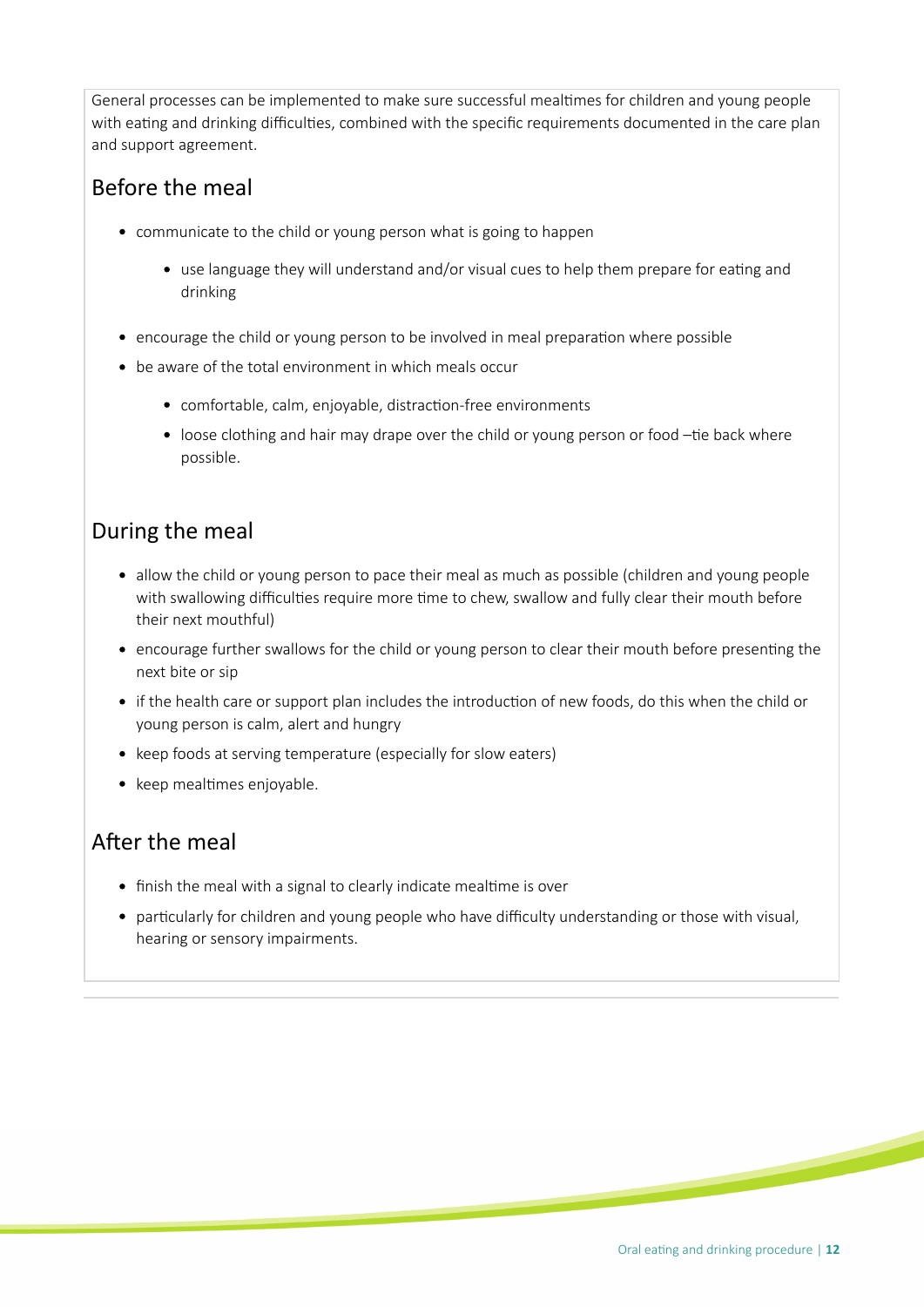## Food and drink preparation

When preparing food or drink for children and young people with oral eating and drinking difficulties, education and care staff must make sure any specific requirements documented in the oral eating and [drinking care plan \(DOC 1442KB\)](https://www.education.sa.gov.au/doc/hsp210-oral-eating-and-drinking-care-plan) or [health support agreement \(DOC 131KB\)](https://www.education.sa.gov.au/sites/default/files/hsp120-health-support-agreement.docx?v=1575870268) are strictly adhered to.

The [IDDSI Framework](https://iddsi.org/Framework) gives descriptors of food and fuid on a contnuum of 8 levels (0 to 8) and the [IDDSI](https://iddsi.org/Testing-Methods)  flow test instructs how to test for the correct liquid consistency.

Safe food handling principles and standard infection prevention precautions must be adhered to (including not preparing food or drink if you are ill (diarrhoea or vomitng), wash and dry hands thoroughly, make sure clothes and equipment are clean).

Refer to the [Eat well SA schools and preschools healthy eatng guidelines \(PDF 2.2MB\)](https://edi.sa.edu.au/library/document-library/guideline/early-childhood/eat-well-sa-schools-and-preschools-healthy-eating-guidelines.pdfsf_files_redirect) for more informaton.

## **Positioning**

Good positoning is essental for safe eatng, drinking and swallowing. The child or young person's [oral eatng](https://www.education.sa.gov.au/doc/hsp210-oral-eating-and-drinking-care-plan)  [and drinking care plan \(DC 142KB\)](https://www.education.sa.gov.au/doc/hsp210-oral-eating-and-drinking-care-plan) will describe the specific requirements on positioning, or a transfer and [positoning care plan \(DOC 180KB\)](https://www.education.sa.gov.au/sites/default/files/hsp-220-transfer-positioning-care-plan.docx?v=1548825429) may be needed.

Work with the health professional where transfer and positioning needs are identified to make sure care plan directions are met.

A stable, upright and well-aligned positon allows more energy and efort to be spent on the process of eating, drinking and swallowing. Awkward or inappropriate positioning can lead to food or fluid being inhaled (aspiration) and choking.

Some children and young people with eating and drinking difficulties may have physical impairments that interfere with their ability to maintain a stable position. For example muscle tone or weakness, difficulty controlling and coordinating movements.

[Guidelines for optmal positoning at mealtmes \(PDF 177KB\)](http://www.ideas.org.au/uploads/resources/644/Positioning%20at%20mealtimes%20Children%20Physical%20Diff.pdf) at mealtmes for children and young people with eating and drinking difficulties include:

- upright, with shoulders over hips, level shoulders and slightly forward
- bottom and hips well back into the chair to give a stable base for the trunk (for example use of pelvic strap)
- knees at around 90 degrees and comfortably apart (for example a pommel or padded wedge or block may be needed to help separate the knees)
- feet comfortably apart and resting on the floor or a support where possible (for example a footstool or footplates on a wheelchair or highchair)
- head centred over the shoulders with an elongated neck, in a relaxed, upright and slightly chin-tuck position (remember head back will open the airway and swallowing is extremely difficult and unsafe)
- shoulder straps, chest harness give added support where advised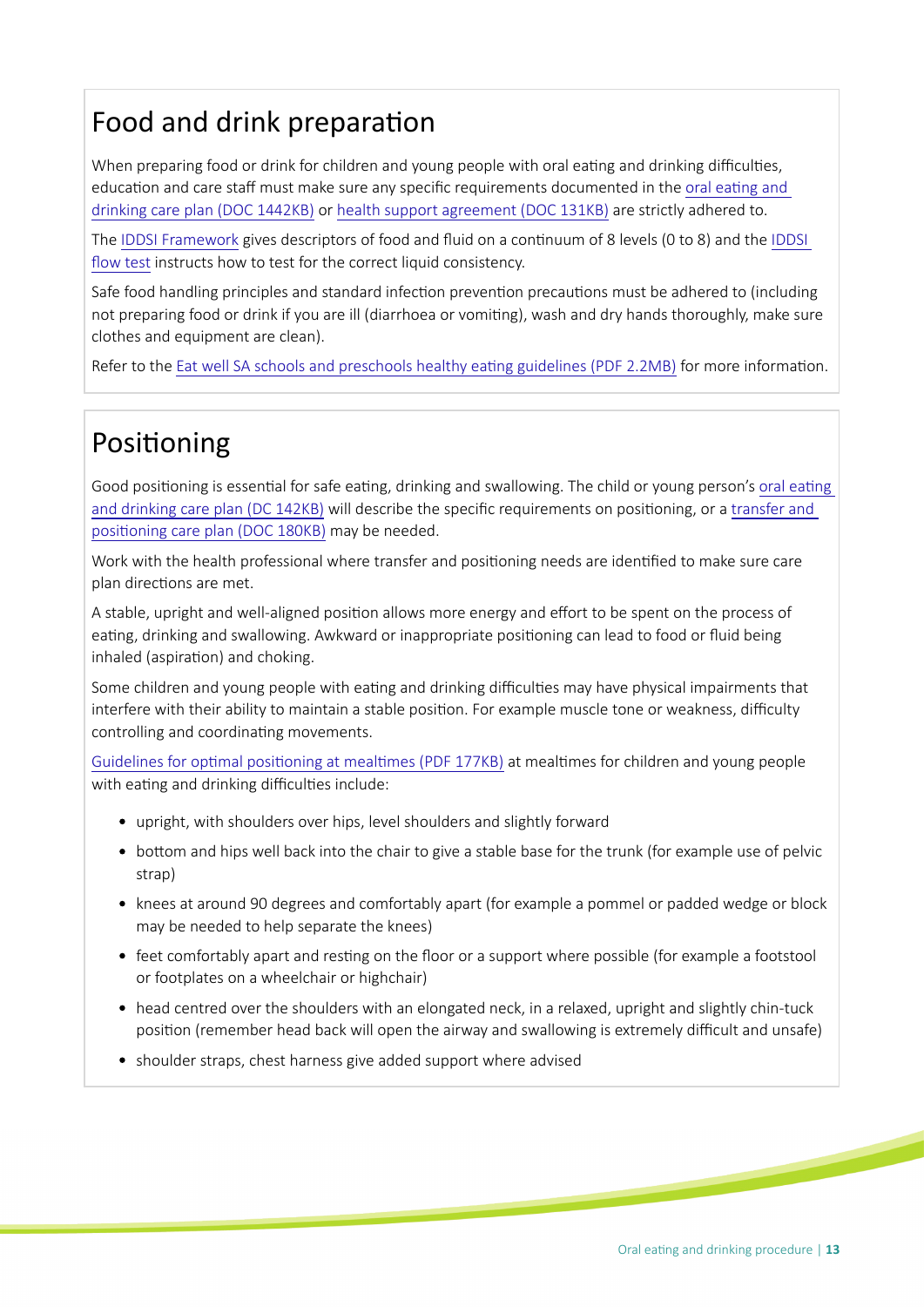- head and neck positioning can be helped by a well-positioned head rest or even the use of a rolled towel, small cushion or even a neck brace (where advised)
- generally arms forward on the table or tray
- where possible the child or young person should be encouraged to move slightly forward towards the food, spoon, or drink as this is part of the normal active process for eating or drinking
- often a small wedge cushion or angled seat base can help for children and young people who have better trunk control and more active movement
- for children and young people who can't do this, make sure positioning is good and head on neck alignment is suitable for swallowing (elongated neck and slight chin tuck).

The position of the support person helping the child or young person during mealtimes is also important. They should be seated at head level with the person they are helping and their chair directly in front, or facing them across the table. This aids with communication and social interaction and allows the support person to efectvely monitor the feeding and respond quickly if the child or young person is experiencing difficulty.

Adequate time must be taken to make sure the child or young person is positioned correctly for mealtimes, and recommended positoning equipment is used correctly.

## Equipment

Adapted mealtme equipment may be prescribed for a child or young person with eatng and drinking difficulties by the speech pathologist or health professional. The child or young person's oral eating and [drinking care plan \(DOC 142KB\)](https://www.education.sa.gov.au/doc/hsp210-oral-eating-and-drinking-care-plan) will describe the specifc equipment requirements.

Types of adapted mealtme equipment are endless and could include:

- drinking equipment:
	- spout cups help deliver liquid to the middle of the tongue
	- cut-out cups designed for cut out space for the nose when cup is tipped helping keep the head and neck in a safe positon when drinking
	- regulating cups allow only a small amount of liquid per sip
	- $\bullet$  spill resistant cups help prevent spillage
	- weighted cups to help with minimising hand tremors
	- straws with non-returnable valves liquid stays in the straw rather than returning to cup or bottle where the child or young person has difficulty with sucking
	- hands free drinking systems can be placed on a table or mounted to personal equipment (wheelchair).
- cutlery: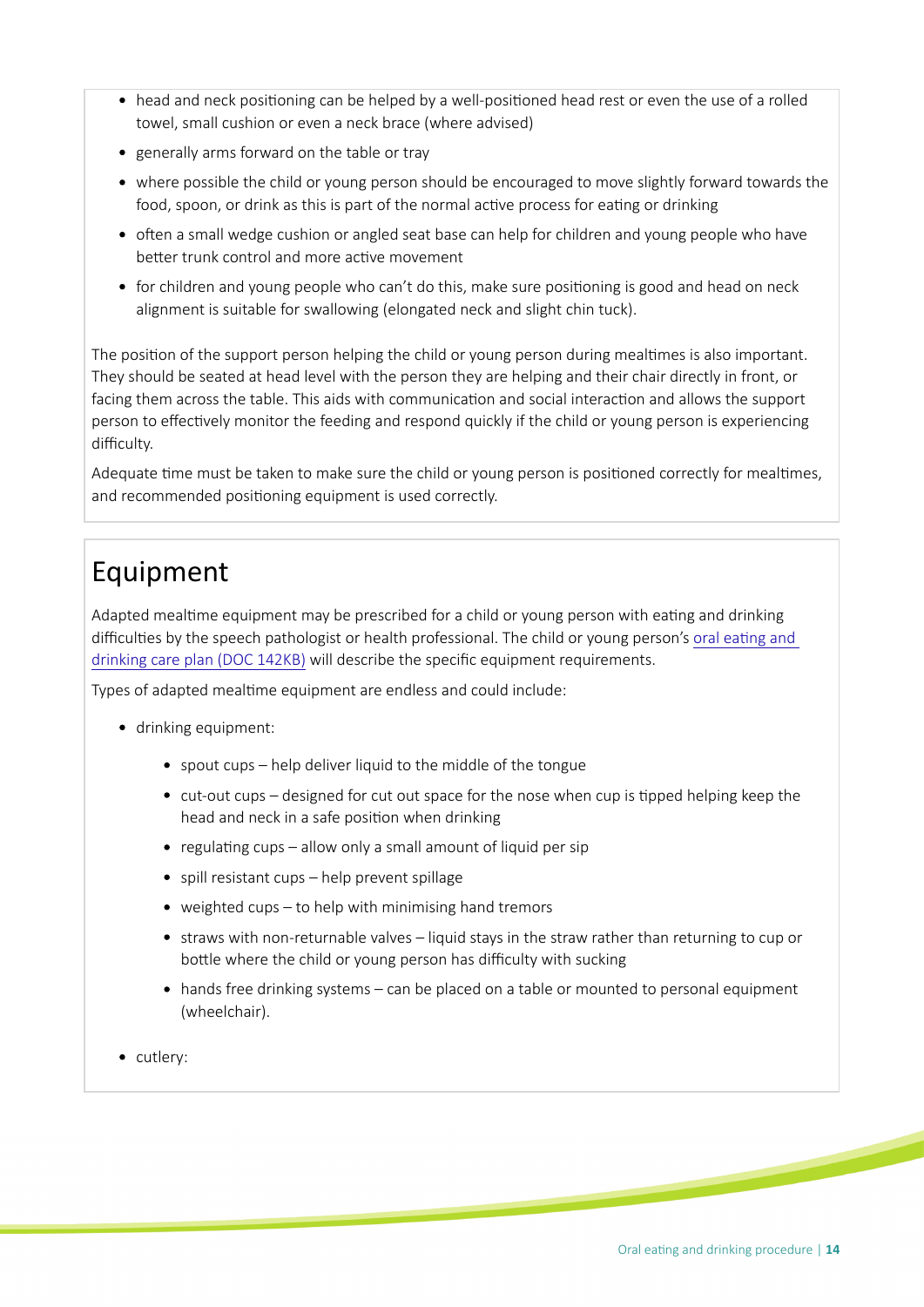- plastic-coated spoons reduce damage to teeth and gums and generally have shallower bowl than a regular spoon
- $\bullet$  maroon spoons recommended where there is difficulty using lips to get the food from a regular spoon
- cutlery with large grip built-up handle, angled neck increases independence to feed self
- plates, bowls, trays:
	- plates and bowls with built up edges increases independence to scoop out food
	- plate guards prevent spillage and allow scooping of food
	- insulated plates and bowls retains heat to keep the food warm over a longer period of time
- clothes protectors to help with spillage and excessive loss of saliva.

### Medication administration

Administration of medication in the education and care setting must be done following the medication [management procedure](https://edi.sa.edu.au/library/document-library/controlled-procedures/health-support-planning-medication-management-in-education-and-care) procedure. Where medication is prescribed for a child or young person as a management strategy for their eating and drinking difficulty a medication agreement (DOC 177KB) must be completed by the treating health professional. An oral eating and drinking care plan (DOC 142KB) cannot be used as a medication agreement.

### Mental health and oral eating and drinking

Difficulty swallowing is a common symptom of anxiety, or having oral eating and drinking difficulties may contribute to increased anxiety for children and young people, as well as their parent or guardians.

In some cases anxiety may become debilitating, preventing the child or young person from engaging in daily activities at home, at school or socially.

Some symptoms of stress and anxiety may be mistaken for eating and drinking difficulties in children and young people. Education is important to make sure staff can identify anxiety symptoms from those of eating and drinking disorders, ensuring appropriate treatment (refer to training and education for more information).

High levels of anxiety are often seen in parents and guardians of children and young people with oral eating and drinking disorders. Regular and ongoing communication with parents and guardians is important to reassure them of the strategies in place to manage the child or young person with an emphasis on the ability of the education or care service to provide a safe environment.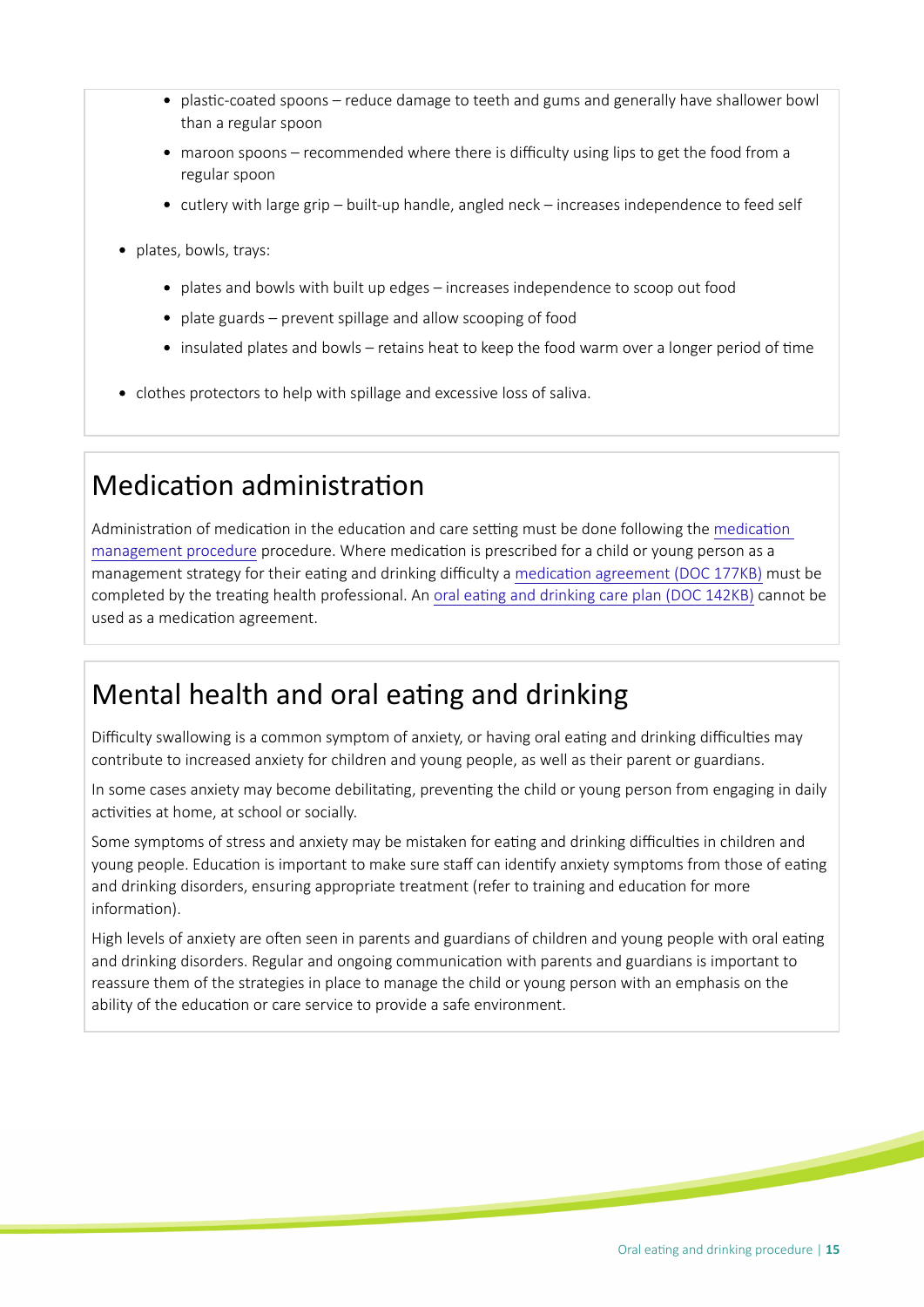# Training and education

All education and care settings must have at least 1 designated first aider who is trained in HLTAID004 Emergency First Aid Response in an Education and Care Setting in attendance at all times who is immediately available to administer first aid.

The speech pathologist or health professional responsible for developing the [oral eatng and drinking care plan](https://www.education.sa.gov.au/sites/default/files/hsp210-oral-eating-drinking.docx)  [\(DOC 142KB\)](https://www.education.sa.gov.au/sites/default/files/hsp210-oral-eating-drinking.docx) may offer advice on implementation of the plan and may give training and education on techniques and equipment.

Educaton and care staf providing support and help to children and young people with eatng and drinking difficulties are encouraged to undertake the Novita Children's Services Oral Eating and Drinking Support [\(OEDS\) workshop.](https://www.novita.org.au/training/oeds-workshop) The workshop includes practical, relevant information about safe practices and worksite risk management for children and young people needing help and support with oral eating and drinking. Training and education can be arranged by contacting Central Intake Novita, email [training@novita.org.au](mailto:training@novita.org.au) or phone 1300 668 482. This training is funded by education and care services.

The Ellyn Satter Institute has resources and links for education and care services that may help education and care staff that care for a child or young person requiring oral eating and drinking support.

Feeding Matters have a range of webinars and virtual workshops that can be viewed on demand and used as learning opportunities to support and manage children and young people requiring help with oral eating and drinking.

## Communication and risk minimisation

### Communication

Communication strategies for education and care services where a child or young person requiring support and help with eating and drinking should include:

- staff awareness and understanding of management strategies and emergency response for individuals
- regular communication with parents and guardians to give assurance that appropriate management, risk minimisation and emergency response strategies are in place
- education or care service complete an oral eating and drinking observation log (DOC 145KB) to communicate changes in mealtme behaviours and/or eatng and drinking abilites
- parents and guardians to communicate any changes to the child or young person's care to make sure education and care staff are up-to-date
- where age appropriate, communication to peers to identify early signs of a medical emergency and risk minimisation strategies.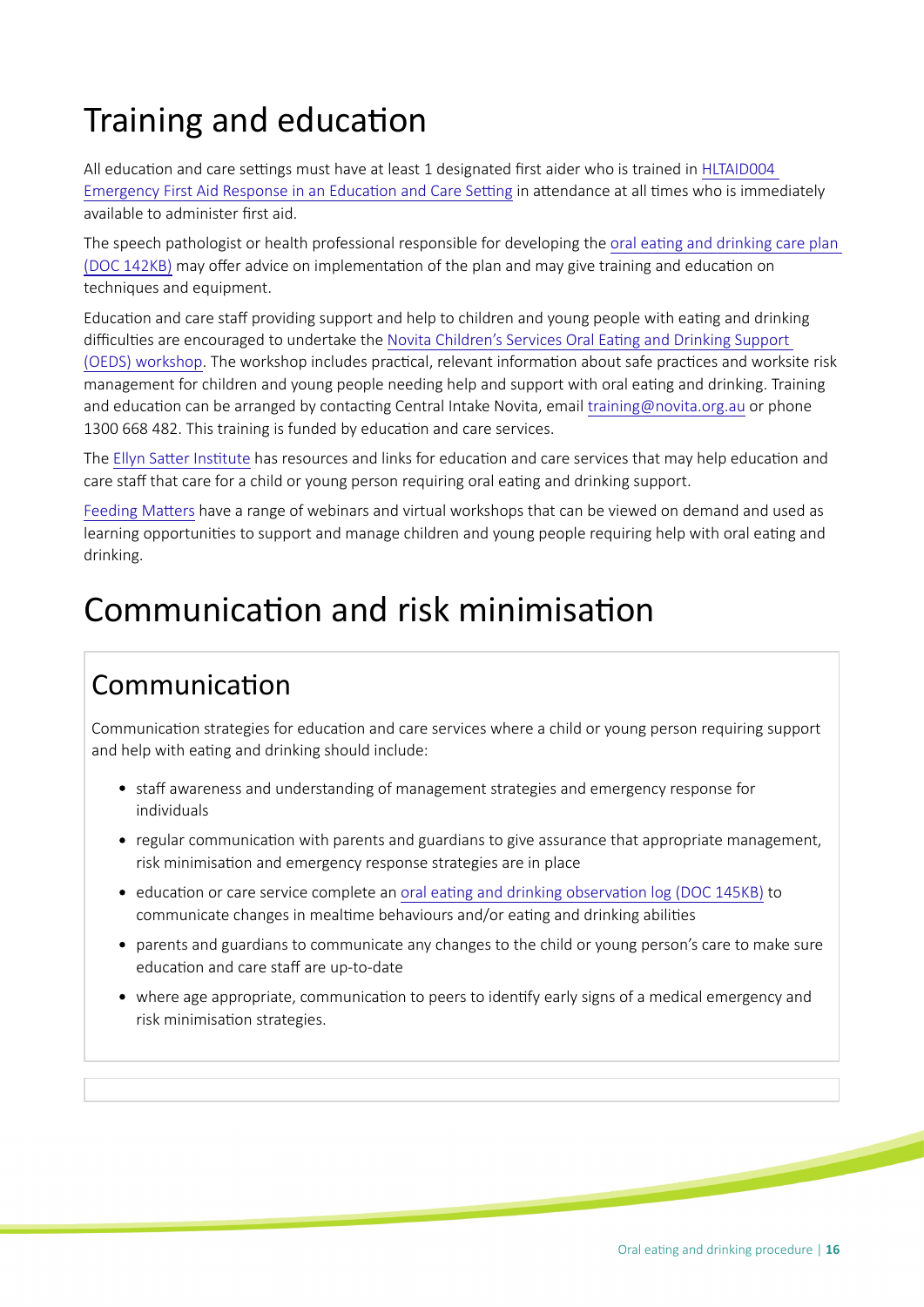## Risk minimisaton strategies

In consultation with the parent or guardian individual risk minimisation strategies should be documented in the [safety and risk management plan \(DOC 143KB\)](https://www.education.sa.gov.au/doc/hsp121-safety-and-risk-management-plan) where a child or young person has feeding difficulties, dysphagia, oral sensitivities, food or choking phobias.

Risk minimisation and prevention strategies should be considered for all in-school and out-of-school settings.

General prevention strategies for education and care services to minimise the risk of:

- a choking incident may include:
	- avoiding food that pose a choking risk to small airways (under 3's most vulnerable), for example popcorn, hotdogs, grapes
	- encouraging children and young people to sit down for meals and snacks and not talk with food in mouths
	- beware of toys and items that may be a choking hazard, for example defated balloons, beads, small toy parts, batteries, coins, bottle caps, pebbles or stones in gardens
	- making sure safe, age-appropriate toys are available by following manufacturers age recommendations
	- making sure all education and care staff are trained in first aid, including choking first aid and understand the emergency response process for a choking emergency
	- review of [hazard alerts](https://edi.sa.edu.au/hr/for-managers/health-and-safety/health-and-safety-noticeboards) and implementation of any actions
- an adverse event for a child or young person who has feeding difficulties, dysphagia, oral sensitivities, food or choking phobias may include:
	- (all of the above listed under choking)
	- making sure appropriate supervision of children and young people at risk
	- identification and documentation of specific habits or behaviours in the health care or support plan
	- recommendations made by the speech pathologist or health professional about mealtime management requirements are clearly documented, available, and strictly adhered to, including food preparation, positioning, environment, equipment.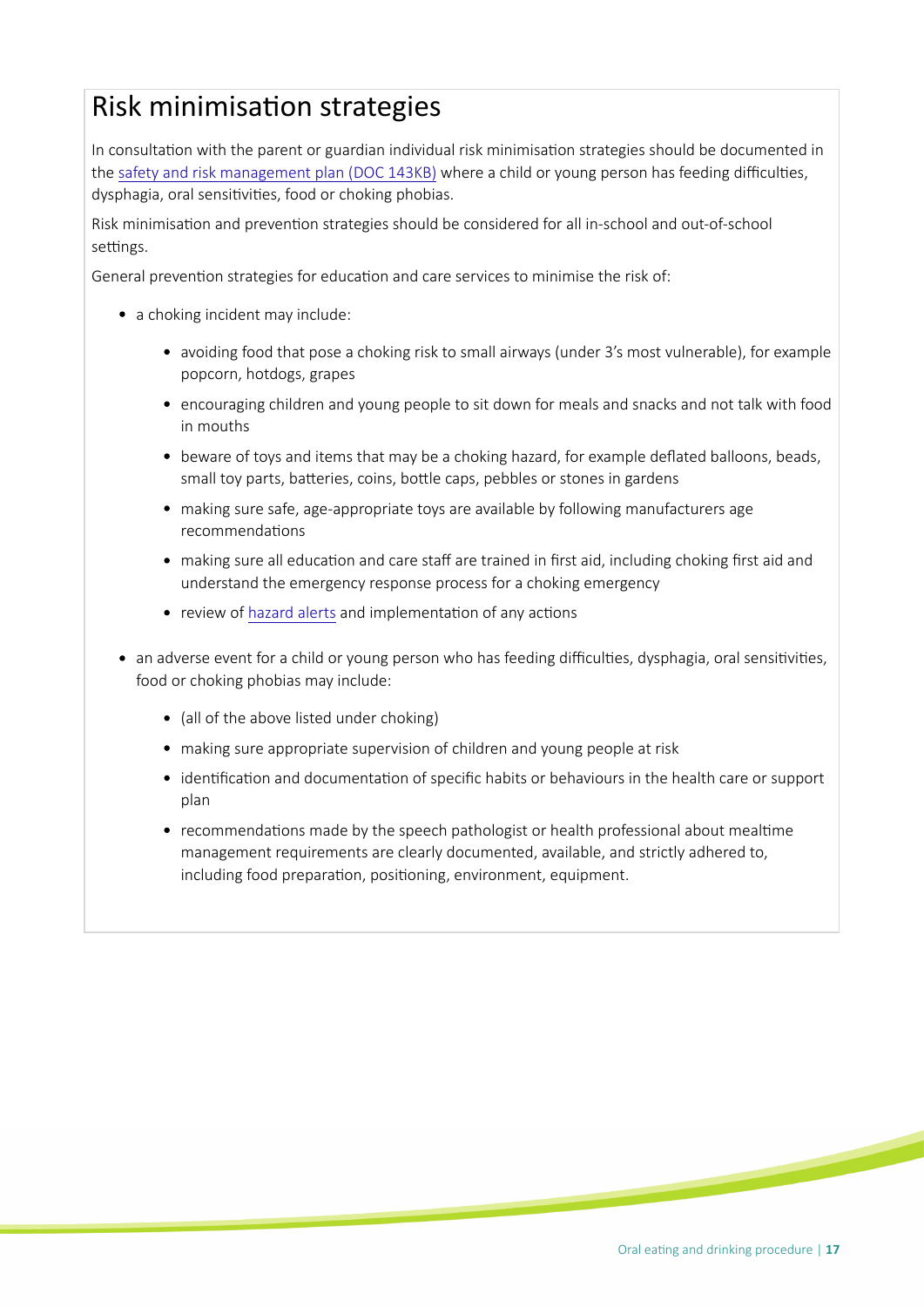# Oral eating and drinking background

## Syndromes and disorders

Certain syndromes and disorders may afect eatng behaviour, including (but not limited to):

- [Prader-Willi Syndrome](http://brainfoundation.org.au/disorders/prader-willi-syndrome) a complex genetic disorder with a symptom including a chronic feeling of hunger, leading to excessive eating and obesity
- Down's Syndrome may have a small oral cavity and delayed development of teeth, resulting in difficulties chewing
- people with cerebral palsy, epilepsy or degenerative disorders may have difficulties eating and swallowing
- [hyperphagia or polyphagia](https://en.wikipedia.org/wiki/Polyphagia) eatng excessively without feeling full can be characteristcs of other syndromes – can result in food grabbing, eating inedible objects, obesity and behavioural problems
- $\bullet$  autism children and young people with autism commonly show eating difficulties such as food refusal, selective eating, over-eating and behavioural problems at mealtimes.

## Eating disorders

An eating disorder is a serious mental illness with significant complications. The mortality rate for people with eating disorders is the highest of all psychiatric illnesses with the peak period of onset during adolescence.

The Diagnostic and Statistical Manual of Mental Disorders (DSM-5) recognised 4 eating disorders:

- other specifed feeding and eatng disorders (OSFED)
- bulimia nervosa
- binge eating disorder
- anorexia nervosa.

For information about eating disorders refer to National Eating Disorders Collaboration (NEDC).

### Feeding

[Undernourishment](http://theconversation.com/poor-nutrition-can-put-children-at-higher-risk-of-mental-illness-54836) can lead to poor brain and linear growth and may afect the child or young person's mental health. Feeding disorders are not limited to children and young people with disabilites, however between 80% and 90% of children with disabilities have some level of eating or drinking difficulty. As the level of disability increases so does the severity of the oral feeding difficulty.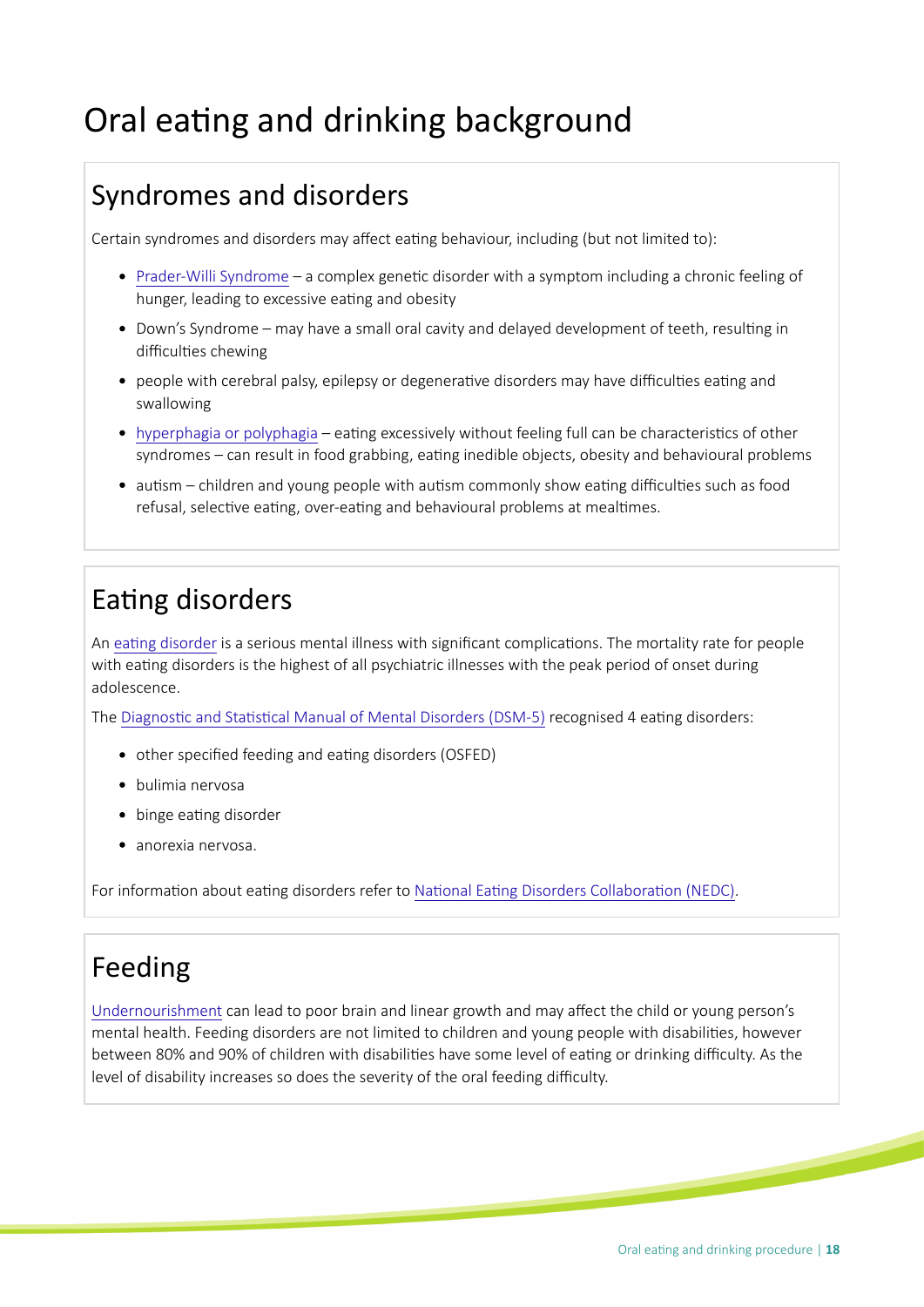Refer to these resources for more information:

- [poor nutriton can put children at higher risk of mental illness](https://theconversation.com/poor-nutrition-can-put-children-at-higher-risk-of-mental-illness-54836)
- [paediatric feeding disorders and severe developmental disabilites.](https://www.ncbi.nlm.nih.gov/pubmed/28324901)

A feeding disorder is a child or young person's refusal or inability to eat certain food groups, textures, solids or liquids for a period of tme (generally at least 1 month) causing weight loss, inability to grow naturally, and/or developmental delays. A feeding disorder can be caused by structural or functional abnormalities that affect physiology, or behavioural as a result of psychosocial or emotional difficulties. Most children and young people have multiple components to their feeding disorder.

Feeding disorders in children and young people may include (but are not limited to):

- extreme food selectivity (beyond pickiness) by type (excludes more than 1 food group), texture (only eats smooth or crunchy foods), or by brand, shape or colour
- gags when food is brought near the mouth
- has trouble paying attention long enough to eat a meal
- taking more than 30 minutes to eat a meal.

Medical interventions, such as nasogastric or gastronomy tubes, are used when children and young people can't take adequate nutriton by mouth (also referred to as enteral nutriton or feeding, tube feeding, PEG feeding, gavage).

Some of the most common conditions that need enteral nutrition include (but are not limited to):

- congenital (present from birth) abnormalities of the mouth (cleft lip or palate), oesophagus, stomach, intestines, or heart
- sucking and swallowing disorders, which are often related to prematurity, brain injury, developmental delay, or certain neuromuscular conditons such as cerebral palsy
- failure to thrive, which is a general diagnosis that refers to a child's inability to gain weight and grow appropriately. Poor growth can be the result of an underlying medical condition such as cystic fibrosis, certain heart defects, cancer, intestnal problems, severe food allergies, or metabolic disorders, among other things
- extreme difficulty taking medicines
- inability to burp to reduce reflux (stomach contents and acid moving backward from the stomach into the oesophagus).

## Swallowing (dysphagia)

A swallowing disorder is called [dysphagia](https://www.asha.org/public/speech/swallowing/Feeding-and-Swallowing-Disorders-in-Children) and includes any problem with sucking, swallowing, drinking, chewing, eating, controlling saliva, taking medication or protecting the lungs from food and drink 'going down the wrong way'.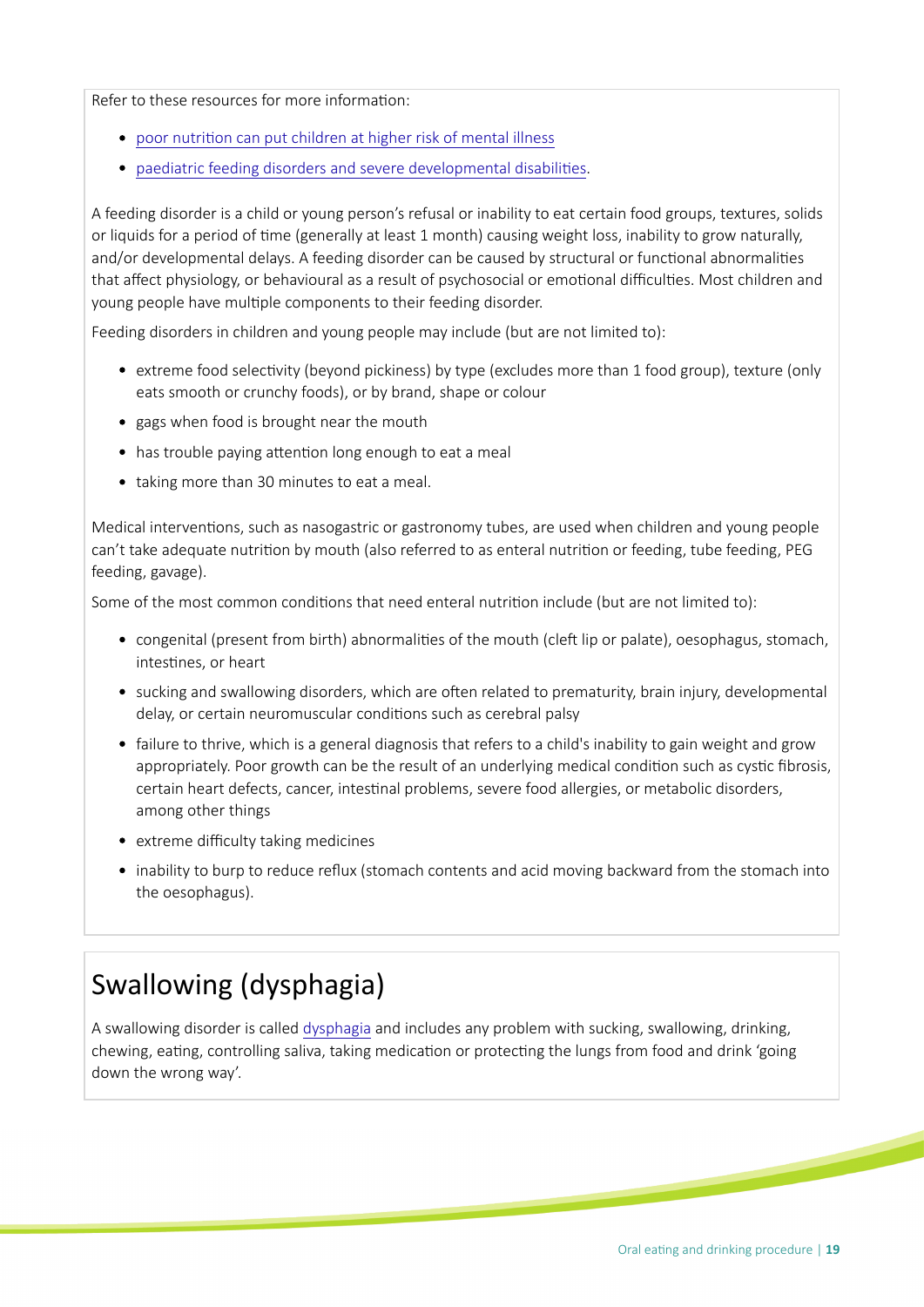There are 3 phases of swallowing:

- oral (preparation and transit)
- pharyngeal
- oesophageal.

Dysphagia can occur in 1 or more of those phases.

#### **Oral**

May include:

- problems closing lips to keep food in mouth
- trouble chewing or moving food and liquid from the mouth to the throat
- can't control food or liquid so it goes into the throat too quickly
- food stuck in cheek (pocketing)
- having residue left in mouth after swallowing.

#### Pharyngeal

May include:

- having a hard time starting a swallow
- getting food or liquid into the airway (pulmonary aspiration)
- having food or liquid stay in the throat after swallowing (residue).

#### Oesophageal

May include:

- food getting stuck as it moves from the throat to the oesophagus
- poor movement of the oesophagus so food doesn't pass easily into the stomach
- food coming back up (reflux)
- pockets in the oesophagus that catch food.

#### Causes

Causes of dysphagia can range from developmental, structural, and complex medical through to sensory, behavioural and emotional. Symptoms and effects of dysphagia include eating slowly, difficulty swallowing, gagging and choking through to vomiting, food coming out of the nose and pulmonary aspiration.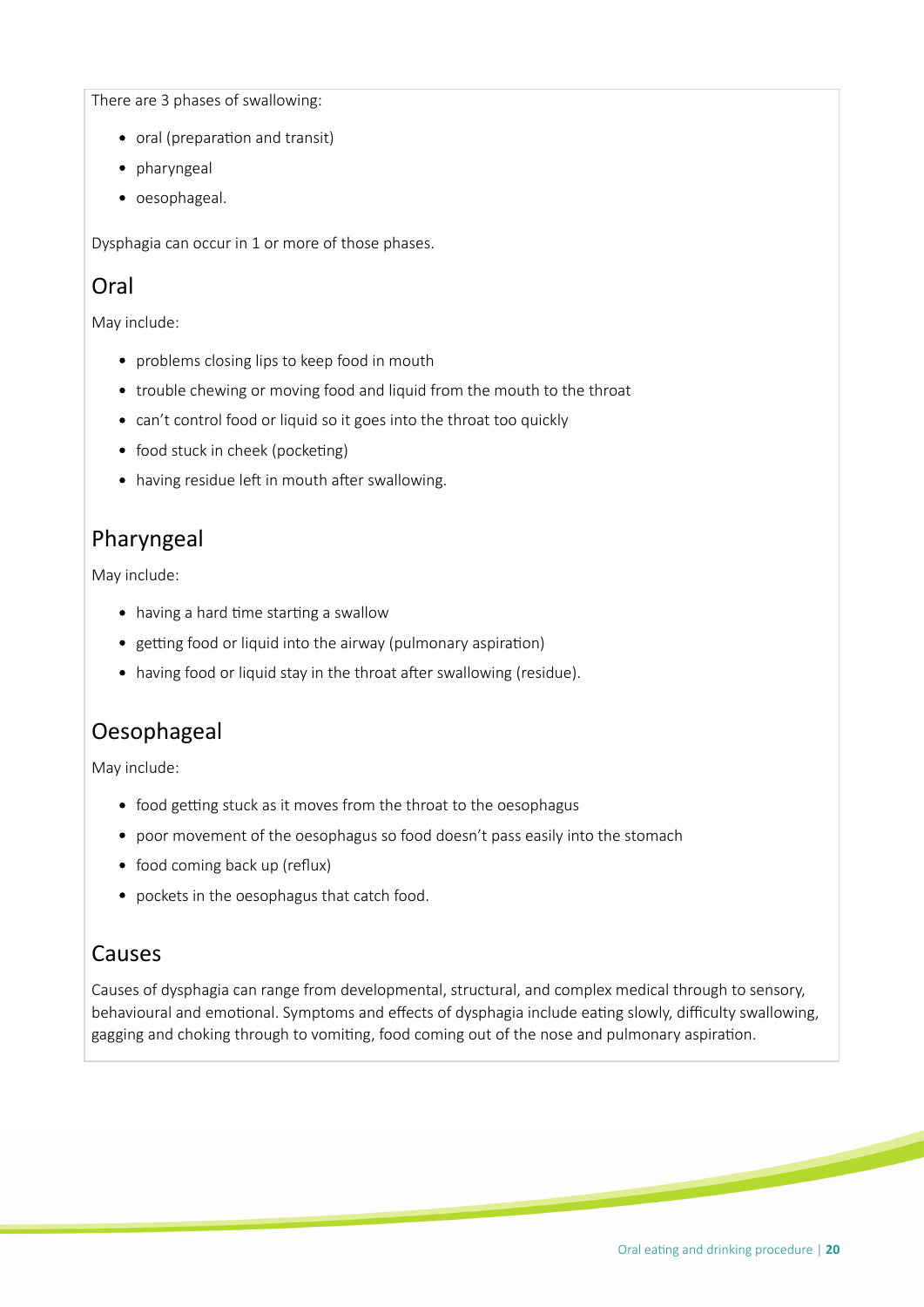#### Signs and symptoms

Signs and symptoms of swallowing and feeding disorders vary based on the medical conditon and age of the child or young person, but may include:

- back arching
- gagging
- breathing difficulties when feeding (may be signalled by increased respiratory rate)
- skin colour change (turning blue)
- coughing and/or choking during or after swallowing
- dehydration
- difficulty chewing foods or spitting out partially chewed foods
- $\bullet$  difficulty initiating swallowing
- difficulty managing secretions (drooling)
- disengagement cues, such as facial grimacing, fnger splaying, or head turning away from food source
- congestion, particularly after meals (including noisy or wet vocal quality)
- frequent respiratory illnesses
- loss of food or liquid from the mouth when eating
- refusing foods of certain textures or types
- taking only small volumes, over-packing the mouth, and/or pocketing foods
- vomiting
- weight loss or lack of appropriate weight gain.

## Oral sensitvites (chewing, sucking, mouthing, pica)

The oral system is responsible for sending signals to our brain, organising information and receiving input. All children and young people need this awareness and input for development. Oral fixation can occur when a child or young person is either over responsive (hypersensitve) or under responsive (hyposensitve) to receiving information from the oral system. This is also sometimes referred to by the term 'oral sensory seeker'.

Signs and symptoms of a child or young person with oral defensiveness can include: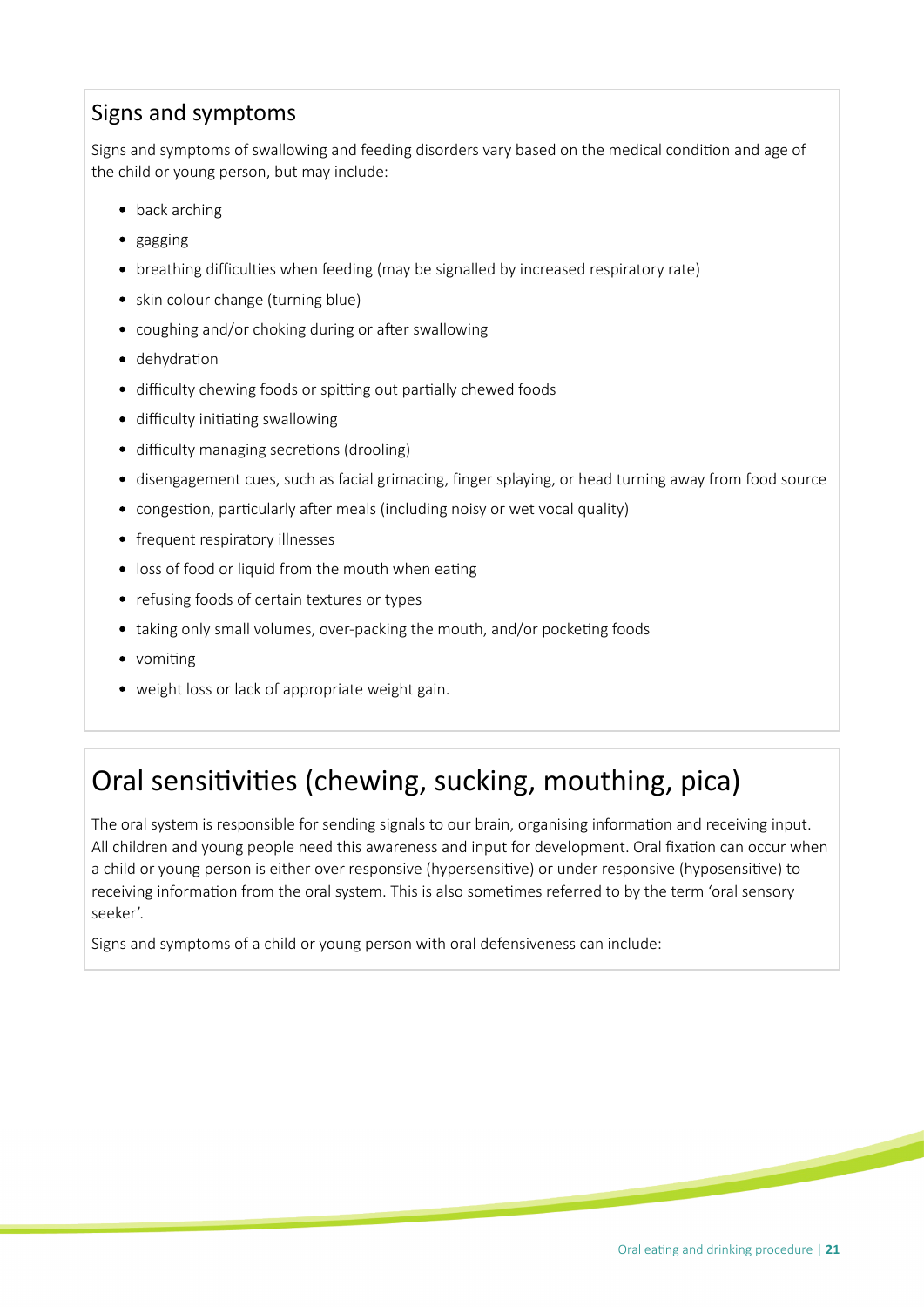| <b>HYPERsensitivity</b>                                                                                | <b>HYPOsensitivity</b>                                                      |
|--------------------------------------------------------------------------------------------------------|-----------------------------------------------------------------------------|
| • don't like brushing their teeth, eating or washing<br>their face                                     | pica - licking, biting and chewing on<br>٠<br>non-food objects              |
| • difficulty sucking, chewing or swallowing                                                            | biting (including themselves, or other<br>children)                         |
| may have frequent choking incidents                                                                    | • little awareness of what is going on in<br>mouth                          |
| • don't like eating food with certain temperatures or<br>textures (food aversions), or strong flavours | messy eater (often leaves food in or<br>٠<br>around the mouth after eating) |
| gagging when eating                                                                                    | can overfill their mouth resulting in<br>٠<br>choking                       |
| • require liquid for food to go down                                                                   | · drooling                                                                  |
| may use teeth to remove food from fork or spoon                                                        | prefers strong flavours<br>٠                                                |
| may have other tactile sensitivities throughout the<br>body                                            | difficulty distinguishing between<br>٠<br>different tasting foods           |

Chewing on or eatng non-food substances is a conditon called pica. It can sometmes be associated with a nutritional deficiency but are most common in children and young people with autism, intellectual disabilities, where they have suffered neglect or abuse, or epilepsy. It is estimated that 25% to 33% of young children have pica. [Read more about pica on the Encyclopaedia of Mental Disorders.](http://www.minddisorders.com/Ob-Ps/Pica.html)

Chewing and sucking can form an important part of a child or young person's self-regulation of anxiety and attention levels. Chewing gives proprioceptive (body awareness) feedback to satisfy the sensory input that children and young people may seek orally. It indirectly gives calming and attention regulation through the trigeminal nerve pathways (transmitting sensations from the face to the brain).

Before beginning a treatment plan for oral sensitivities or pica it's recommended the parent or guardian consult a health professional (doctor and/or dentst) to rule out any medical issues that may be the underlying cause.

#### Oral sensitves

A speech pathologist and/or other health professionals can complete a sensory evaluation to determine individual needs for a child or young person that may have oral sensitvites.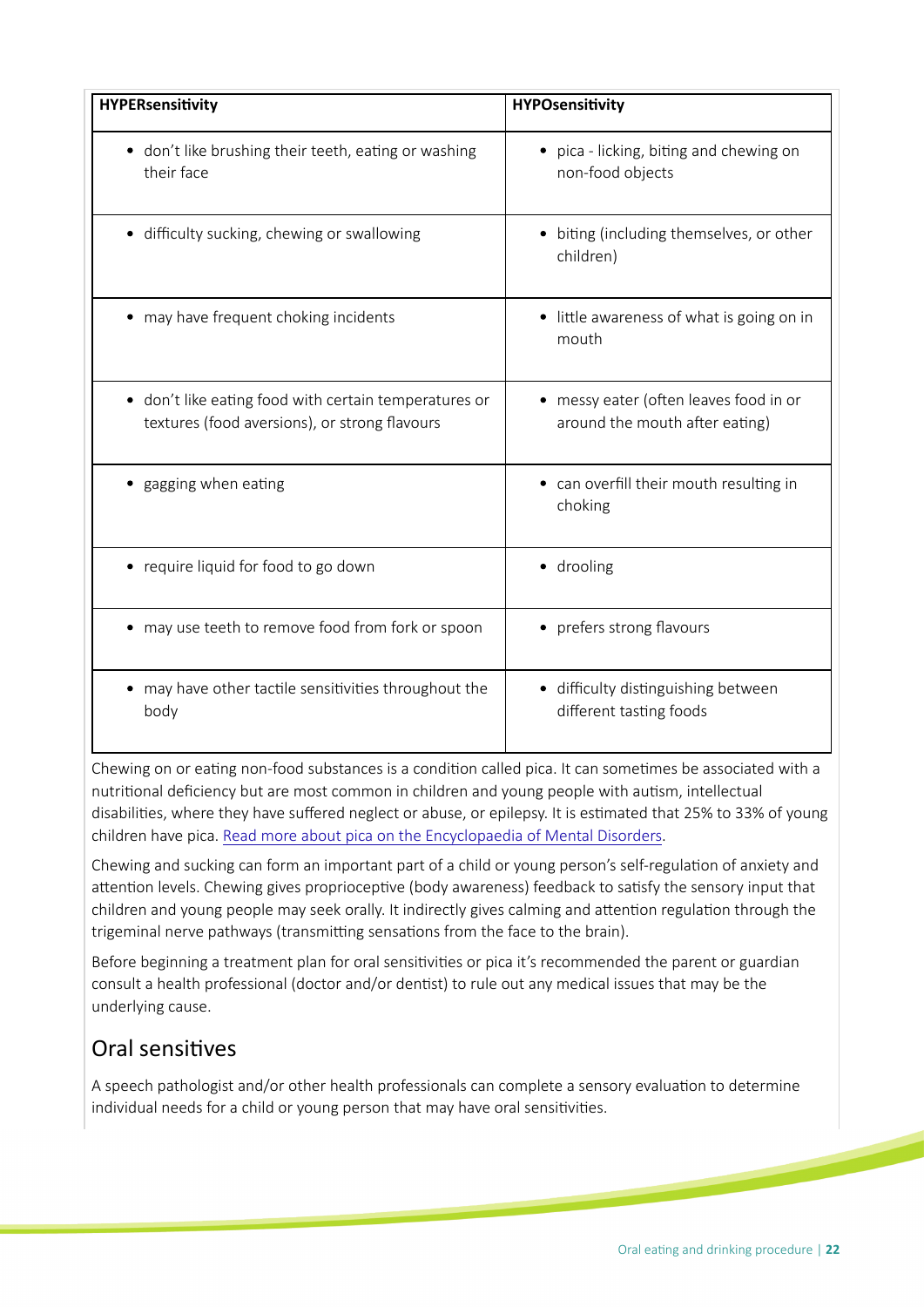A non-specific health care plan (DOC 127KB) may be developed that includes recommendations, interventions, techniques and precautions. This may include oral sensory activities (chewing gum, drinking through a straw), textured foods (crunchy snacks that require a lot of chewing) or equipment (fdgets or non-food items to chew on).

Some oral sensory activities can be included in classroom activities, for example blowing bubbles or whistles.

#### Pica

Given the risk of medical complications associated with pica (for example poisoning, nutritional deficiencies, constipation, infections, tearing of the oesophagus or intestine) close medical monitoring is needed.

Seek medical attention immediately if a harmful substance has been consumed. Phone 13 11 26 to speak with the Poisons Information Centre. For life-threatening or urgent medical attention, phone 000 (ambulance).

Pica can occur as a result of a nutritional deficiency, disability or mental and emotional disorders. The diagnosis and treatment for each individual will be diferent. Appropriate interventons and precautons should be included in a [non-specifc health care plan \(DOC 127KB\)](https://www.education.sa.gov.au/sites/default/files/non-specific-health-care-plan.docx?v=1560395981) and/or [health support agreement \(DOC](https://www.education.sa.gov.au/sites/default/files/hsp120-health-support-agreement.docx)  [131KB\)](https://www.education.sa.gov.au/sites/default/files/hsp120-health-support-agreement.docx) and may include treatment for complications acquired from eating non-food items.

Treatment techniques may include:

- prescription of vitamin or mineral supplements
- behaviour therapy
- discriminaton training between edible and inedible items
- self-protection devices that prohibit placement of objects in the mouth
- oral sensory activities
- environmental risk assessments or scans.

## Food aversion or choking phobias

Food aversion or choking phobia is known as cibophobia. [Read more about cibophobia on the Fear of](http://www.fearof.net/fear-of-food-phobia-cibophobia)  [website](http://www.fearof.net/fear-of-food-phobia-cibophobia).

Cibophobia and the fear of eatng in public or eatng disorders (such as anorexia) are not the same. The fear of eatng in public is a social anxiety disorder. People with eatng disorders fear the efects of food on the body image, whereas people with cibophobia have a fear of the food itself, or of swallowing the food. This often stems from a negative or traumatic episode (choking, vomiting, allergic reaction) after eating or drinking. In some cases cibophobia may be associated with or result in anorexia, bulimia or other eatng disorders.

Cibophobia might be about a partcular food, brand or whole group of food such as meat, fruit or vegetables.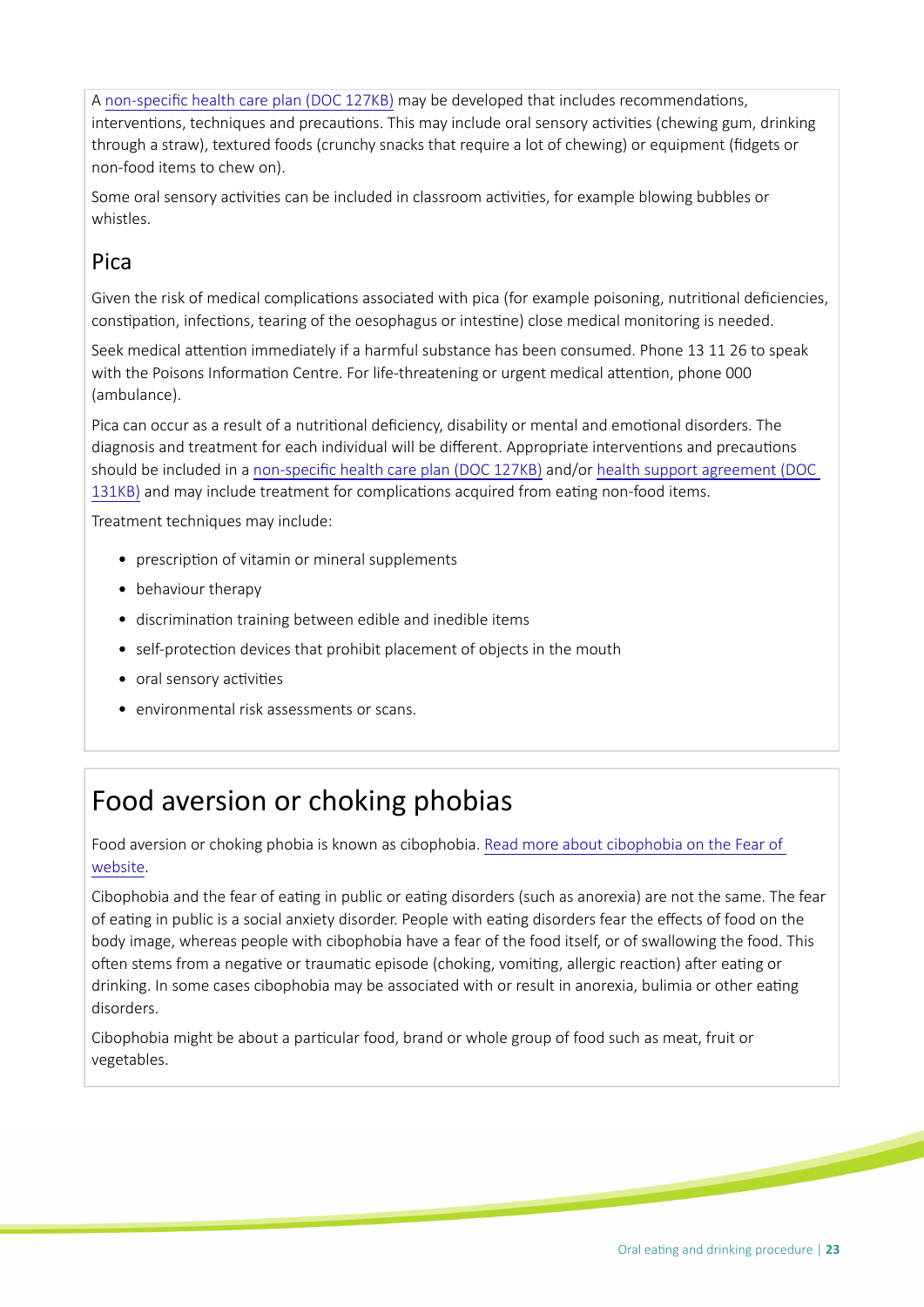Treatment for food or choking phobias and/or eatng disorders generally involves cognitve-behavioural therapy in combination with other treatments, for example hypnotherapy. These therapies aim to change the attitude and beliefs relating to the phobia. Other treatment options include relaxation training and/or desensitsaton.

A non-specific health care plan (DOC 127KB) should be developed and any recommendations, interventions, techniques and precautons for the child or young person should be documented in the [health support](https://www.education.sa.gov.au/sites/default/files/hsp120-health-support-agreement.docx)  [agreement \(DOC 131KB\)](https://www.education.sa.gov.au/sites/default/files/hsp120-health-support-agreement.docx) and [safety and risk management plan \(DOC 143KB\).](https://www.education.sa.gov.au/sites/g/files/net691/f/hsp121-safety-risk-mgmt-plan.doc)

Some treatment options may include

- pureeing foods
- supervision while eating or prefers to eat alone
- eating smaller amounts over a longer period
- relaxation techniques before eating
- liquid forms of medications (if needed).

# Definitions

### Access Assistant program (AAP)

Supports children and young people with a disability and/or who have complex health support needs, so they can participate in the preschool or school curriculum.

#### allied health professional

Trained professionals (other than doctors, nurses and dental professionals) that can manage physical or mental health through diagnosis, treatment or rehabilitaton. Allied health professionals include (but are not limited to) counsellors, dietitians, occupational therapists, physiotherapists, psychologists, social workers, speech pathologists.

#### aspiration

Also: pulmonary aspiraton. The entry of material (food, drink, stomach contents) from the throat into the larynx (voice box) and lower respiratory tract (the portons of the respiratory system from the trachea (windpipe) to the lungs).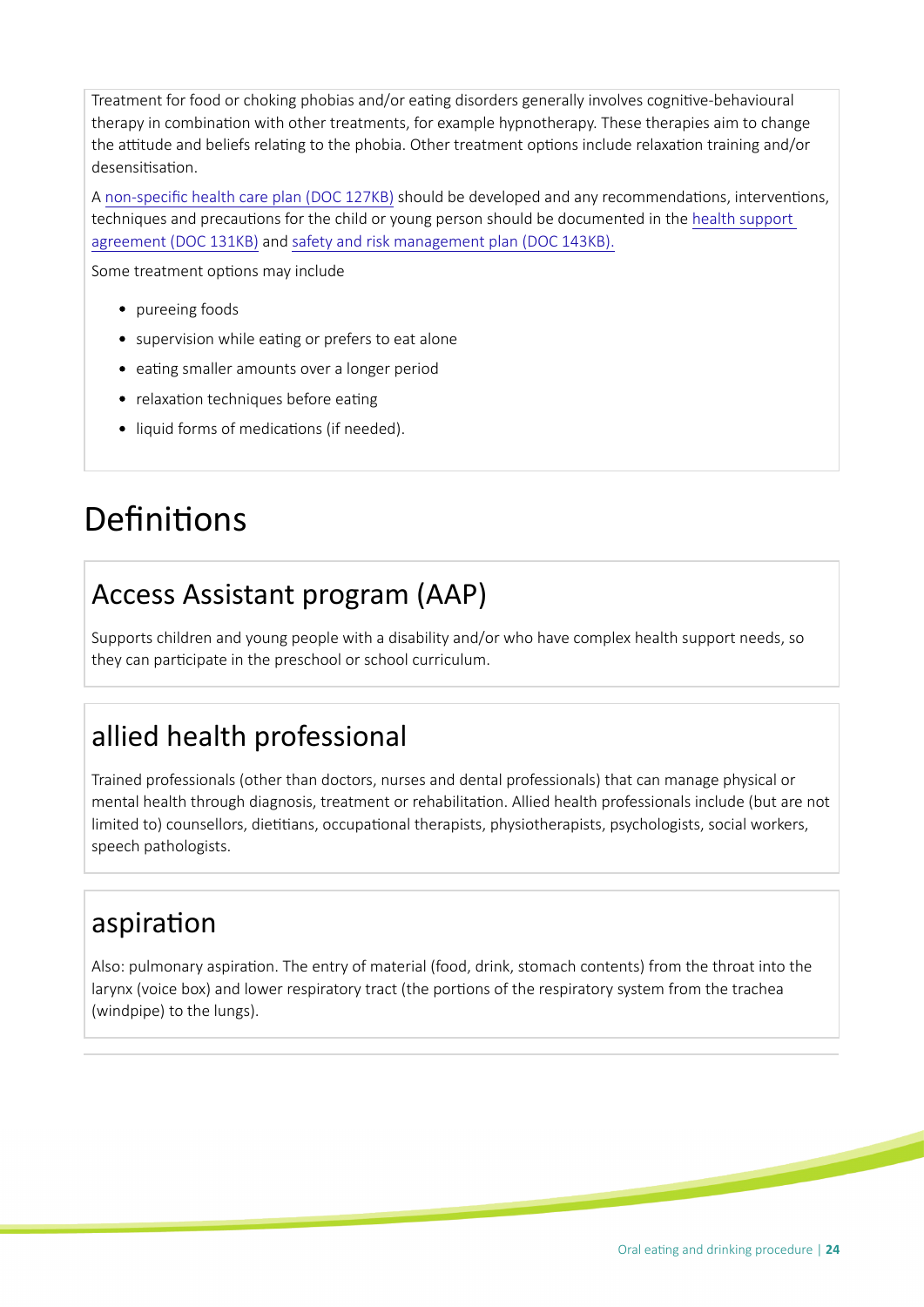## cibophobia

Also: food phobia, swallowing phobia. The fear and avoidance of food, chewing or swallowing fluids usually as the result of a negative or traumatic episode such as choking or vomiting after eating or drinking.

## dysphagia

Difficulty or discomfort in swallowing solids or liquids.

### educaton and care service

Includes children's centres, preschools, schools, family day care, home based childcare, respite care programs.

### oral sensitvites

Also: oral sensory processing, mouthing, chewing. Oral sensitvity is defned as an atypical response to oral stimulation. Atypical responses include hyporeactive responses, hyperreactive responses, or sensory defensiveness.

### pica

The persistent craving and compulsive eating of non-food substances. Classified as a feeding and eating disorder of childhood.

## tube feeding

Also: nasogastric tube, gastronomy tube, enteral nutriton, enteral feeding, PEG feeding, gavage. A medical device used to give nutriton to patents who cannot get nutriton by mouth, can't swallow safely, or need nutritional supplementation.

# Supporting information

[HSP120 Health support agreement](https://www.education.sa.gov.au/sites/default/files/hsp120-health-support-agreement.docx) [HSP121 Safety and risk management plan](https://www.education.sa.gov.au/sites/g/files/net691/f/hsp121-safety-risk-mgmt-plan.doc) HSP124 Individual first aid plan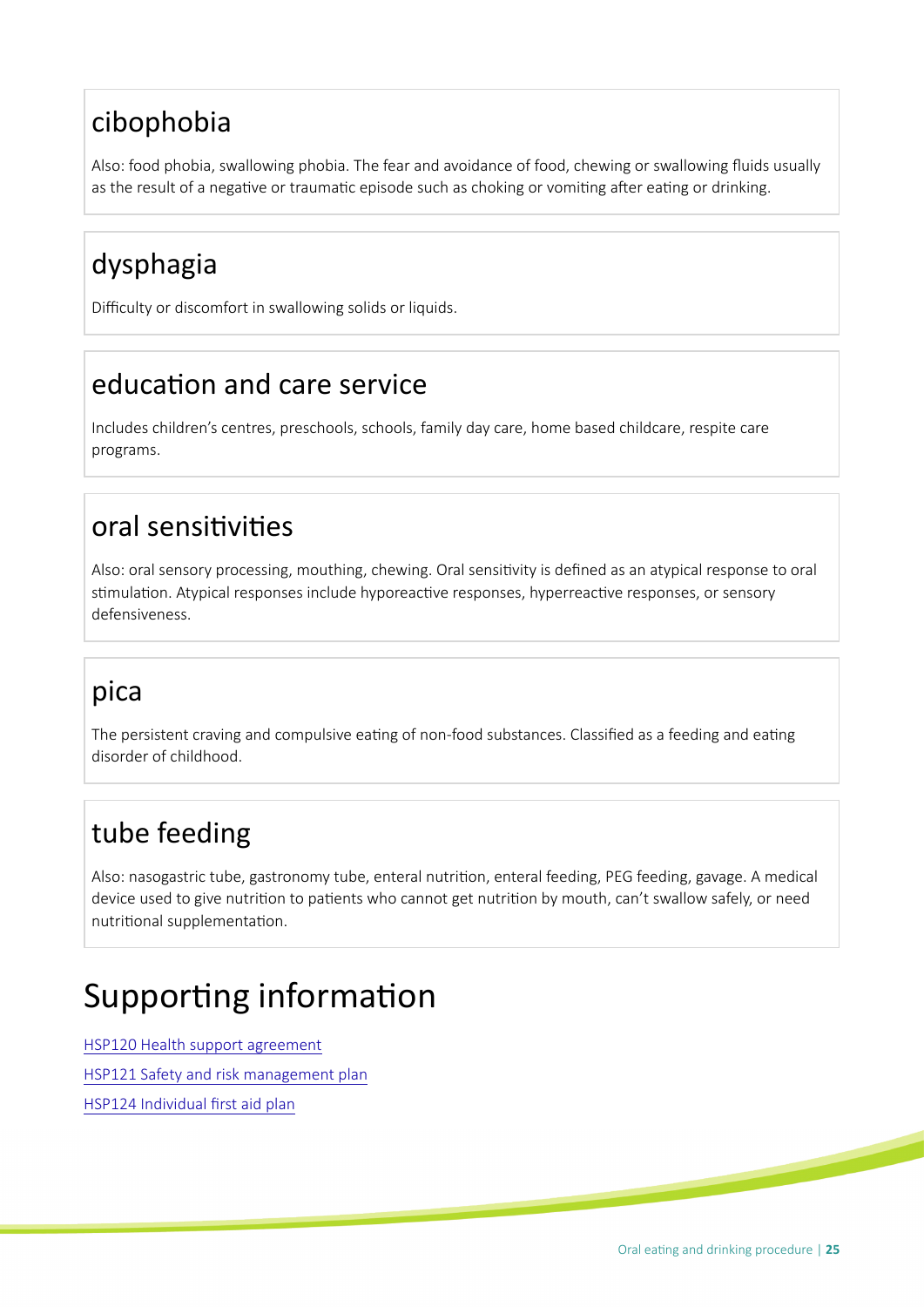[HSP125 Guide to planning health support](https://www.education.sa.gov.au/sites/default/files/hsp125-guide-to-planning-health-support.docx) HSP210 Oral eating and drinking care plan HSP211 Oral eating and drinking observation log [HSP220 Transfer and positoning care plan](https://www.education.sa.gov.au/doc/hsp220-transfer-and-positioning-health-care-plan) [Choking frst aid for adult or child over 1 year](https://stjohn.org.au/assets/uploads/fact%20sheets/english/Fact%20sheets_choking%20adult.pdf) [Choking frst aid for infant under 1 year](https://stjohn.org.au/assets/uploads/fact%20sheets/english/Fact%20sheets_choking%20infant.pdf) Planning and documentation for oral eating and drinking (flowchart)

## Related legislaton

Code of Practice First Aid in the Workplace 2012

[Work Health and Safety Act 2012](https://www.legislation.sa.gov.au/LZ/C/A/WORK%20HEALTH%20AND%20SAFETY%20ACT%202012.aspx)

[State Records Act 1997](https://www.legislation.sa.gov.au/LZ/C/A/STATE%20RECORDS%20ACT%201997.aspx)

Disability Discrimination Act 1992

Disability Standards for Education 2005

National Disability Insurance Scheme Act 2013

Education and Early Childhood Services (Registration and Standards) Act 2011

Education and Care Services National Law 2010

Education and Care Services National Regulations

and within those regulations in particular: Regulation 12(b)(i); Regulation 77; Regulation 78; Regulation 79; Regulation 90;Regulation 91; Regulation 95; Regulation 96; Regulation 136; Regulation 153(1)(j); Regulation [162\(c\), \(d\) and \(e\)](https://www.legislation.nsw.gov.au/#/view/regulation/2011/653/chap4/part4.7/div1/subdiv1/reg.162); [Regulaton 168\(2\)](https://www.legislation.nsw.gov.au/#/view/regulation/2011/653/chap4/part4.7/div2/reg.168) ; [Regulaton 177\(1\)\(c\);](https://www.legislation.nsw.gov.au/#/view/regulation/2011/653/chap4/part4.7/div3/subdiv2/reg.177) and [Regulaton 183\(2\)\(a\), \(b\) and \(c\)](https://www.legislation.nsw.gov.au/#/view/regulation/2011/653/chap4/part4.7/div3/subdiv4/reg.183)

## Related policies

[Duty of care policy](https://edi.sa.edu.au/library/document-library/controlled-policies/duty-of-care-policy) First aid and infection control standard

# Record history

Published date: December 2021

## Approvals

OP number: 162

File number: 18/07533